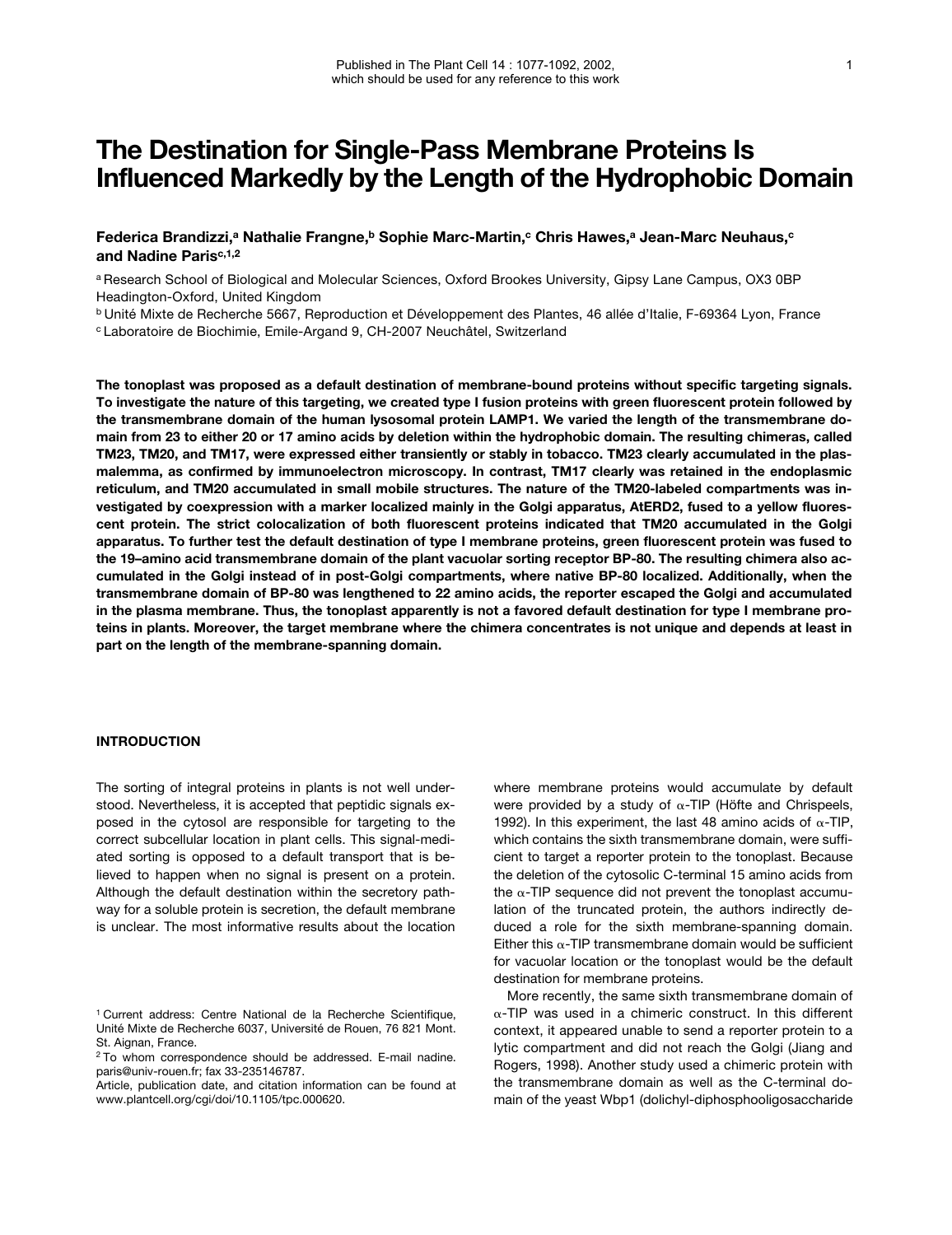protein glycosyltransferase  $\beta$ -subunit precursor) in which the endoplasmic reticulum (ER) retention motif was destroyed (Barrieu and Chrispeels, 1999). Because a release of the soluble reporter to the vacuole occurred, the authors proposed that the presence of the transmembrane domain may send an invertase reporter to the vacuole by a default process. The problem of these approaches is that the location of the membrane protein itself is not addressed directly by analyzing the location of membrane-bound reporters. Instead, conclusions are suggested indirectly from the location of a soluble reporter released from the membrane chimera.

As proposed by Barrieu and Chrispeels (1999), it is possible that, while reaching a lytic compartment on its way to its default destination, a chimeric membrane protein releases its reporter. The released soluble protein then can be transported farther down the secretory pathway while the membrane portion remains in a different location. In our opinion, the destination for a membrane protein should be defined strictly as the membrane where the integral protein finally resides. The role of the transmembrane domain itself in transport through the secretory pathway also was investigated for type II (Munro, 1995a) and type IV (Pedrazzini et al., 1996; Rayner and Pelham, 1997; Yang et al., 1997) proteins in animal and yeast cells. In these studies, the length of the transmembrane domain had a dominant role over its single signals and its overall hydrophobic nature. The most frequently identified potential signals are four Phe residues found in the transmembrane domain of sialyl transferase that play a role in Golgi retention. Nevertheless, when all four Phe residues were replaced by Ile, the accumulation at the plasma membrane was threefold higher than in the native form but barely reached 4% of that of a positive control. This finding suggested that single residues have a somewhat limited role in subcellular location.

We wanted to determine if the tonoplast is the default destination in plants and if the length of the transmembrane domain has any effect on this subcellular location. For this purpose, we designed constructs in which the reporter green fluorescent protein (GFP) was fused to a transmembrane domain from a human lysosomal protein (LAMP1). We also included a few charged amino acids from the original cytosolic domain to ensure an efficient anchoring in the membrane. We then modified the length of the hydrophobic domain by removing either three or six internal amino acids. This should shorten the hydrophobic region without disturbing the flanking sequences that are in contact with the hydrophilic heads of the lipid bilayer. We ensured that our reporter was not released from the chimera and therefore addressed the membrane protein location in whole cells using the fluorescence emitted by the GFP reporter. We also used a transmembrane domain originating from a plant protein, the plant vacuolar sorting receptor BP-80. Because this receptor normally resides in compartments very close to the vacuole, it was a good candidate to reach the tonoplast upon mutagenesis.

## **RESULTS**

# **Three Chimeric Proteins, TM23, TM20, and TM17, Accumulate in Different Membranes of the Secretory Pathway**

Figure 1A shows the three fusion proteins, TM23, TM20, and TM17, with the detailed sequence of the C-terminal region. We used the TMHMM program (Sonnhammer et al., 1998) to estimate the length of the transmembrane domain and accordingly named the constructs with the corresponding length in amino acids for the transmembrane domain. TM23 clearly harbors 23 hydrophobic amino acids, all of them having the highest chance to be integral in a membrane (minimum of 78%). We chose this sequence for two reasons: (1) the limits between the membrane part and the flanking regions are clear, and (2) the use of a human sequence should decrease the chance of having amino acids with potential selective retention information for any membrane in plants. As shown in Figure 1A, the amino acids chosen for deletions are fully inside the expected transmembrane domain and therefore should affect only its length. Each of the three constructs then was expressed transiently in tobacco leaves by infiltration with transformed *Agrobacterium tumefaciens*.

Twenty-four hours after transformation, we always found dominant ER labeling for all three constructs (data not shown). This means that all of the fusion proteins had entered the ER as expected. After 48 hr, the labeling had reached stable patterns similar to those found at 72 hr and shown in Figures 2A to 2C. Importantly, GFP accumulation patterns also remained unaffected when protein synthesis was blocked for several hours using cycloheximide and protease inhibitors (data not shown), suggesting that the GFP accumulation we observed is representative of the final location of the reporter within the secretory pathway. We used a quantitative color mode to collect and present these images because it allowed us to (1) set the microscope in a nonpixel saturating mode, and subsequently (2) appreciate the relative quantity of fluorescence found in the various labeled structures. The color reflects the amount of GFP fluorescence collected by the confocal microscope, with a gradient of red to white from the weakest to the strongest signal, respectively.

As shown in Figures 2A to 2C, the accumulation patterns were very different depending on the construct expressed. GFP accumulated in a continuous line at the periphery of the epidermal cells for TM23 (Figure 2A), in dots that were extremely mobile for TM20 (Figure 2B), or in an ER-like pattern for TM17 (Figure 2C). Because it was necessary to determine that the GFP fluorescence detected in the living tissue originated from a membrane-bound form of the reporter, we performed immunoblot analysis using anti-GFP antibodies on a crude protein extract from leaf tissue expressing TM23, TM20, or TM17 (Figure 2D). From the three plant extracts, we detected a major form at 35 kD that clearly is larger than the apparent molecular mass of the re-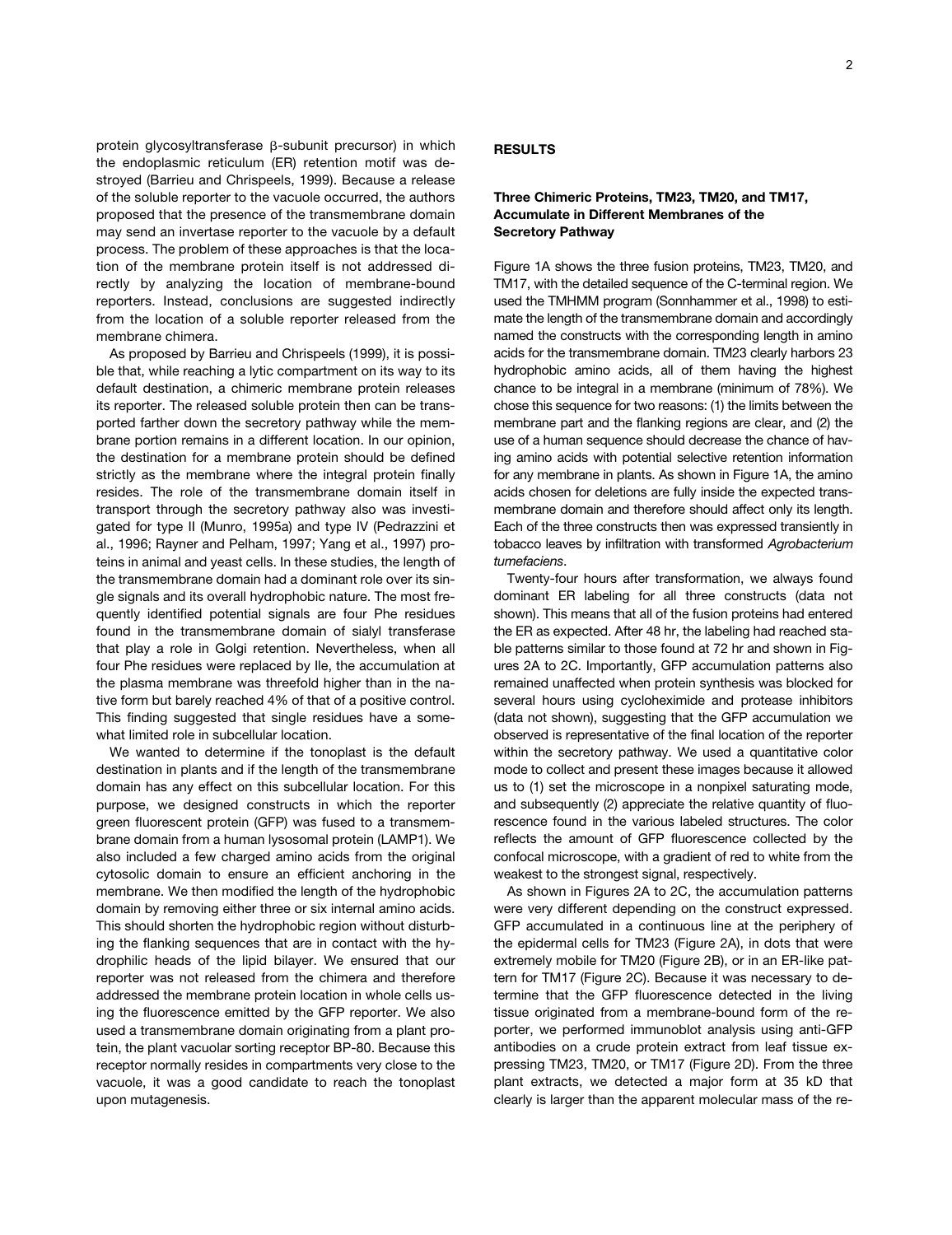

bic Plots for the Membrane Fusion Chimeras with GFP.

Detailed are the most C-terminal amino acids of the chimeras (*x* axes). AA, amino acid.

**(A)** Sequences from the chimeras were submitted to the TMHMM program to estimate their probability of being inside a membrane (*y* axes). Thick black lines represent the position of the transmembrane domain as estimated by TMHMM. The sequence at top shows the TM23 transmembrane domain and the derived TM20 and TM17. The amino acids removed from the original LAMP1 transmembrane domain from TM23 to produce TM20 are single underlined. The three amino acids removed from TM20 to produce TM17 are double underlined. The sequence at bottom shows the BP19 chimera, including

porter by itself. This observed molecular mass is in accordance with the expected size of the fusion proteins, which should be 29 kD for GFP plus 4.5 kD for the 32 to 38 amino acids from LAMP1. In addition to the membrane form, we detected a minor band that was almost invisible for TM23 and TM17 but was clear for TM20. By comparison with soluble GFP, we concluded that this band corresponds to GFP that was clipped off the chimeras.

Interestingly, we found in several separate extractions that construct TM20 always gave a greater amount of released GFP than the two other constructs. In fact, for the TM20 construct, we occasionally detected a slight fluorescence from GFP inside the vacuole in highly expressing cells. In addition, we noticed that the percentage of clipped GFP from each of the three chimeras increased drastically with longer extraction procedures and during storage of the extract, even in the presence of a wide range of protease inhibitors. Therefore, the cleavage suggests a high sensibility of the fusion proteins to proteases at the membrane level. For this reason, any extensive subcellular fractionation of the protein extracts was very delicate. Still, by immunoblot analysis of the three constructs, the 35-kD form was found exclusively in the membrane and not in the soluble fraction (100,000*g* supernatant), confirming its anchoring within membranes (data not shown).

The immunoblot shown here is representative of what was obtained from several independent transient expression and extraction procedures. Therefore, it reflects the forms of GFP present in vivo (Figure 2D). We estimated the relative amounts of the soluble/membrane form of GFP from the blot and found 4% soluble form for TM23 and 6% for TM17. Even for TM20, the large majority of the chimera was in the membrane form, with 28% in the soluble form. To conclude, the pattern of GFP accumulation represents the subcellular location where the membrane-bound reporter concentrates for each of the three transmembrane constructs. Therefore, the length of the transmembrane domain clearly affects the subcellular destination of type I membrane proteins.

## **GFP Fused to a 23–Amino Acid Transmembrane Domain Accumulates in the Plasma Membrane**

To identify further the membrane at which the fusion proteins accumulated, we produced transgenic plants expressing Figure 1. Estimated Membrane-Spanning Domains and Hydropho-<br>Figure 1. Estimated Membrane-Spanning Domains and Hydropho-<br>Figure 1A). As shown

the transmembrane domain of the vacuolar sorting receptor BP-80 and a corresponding derivative, BP22, with the added tripeptide LAL in the transmembrane domain.

**<sup>(</sup>B)** Hydropathy plots of TM23 and BP19 using the program of Kyte and Doolittle (1982). The hydropathy index of each residue is represented on the *y* axes. The position of the transmembrane domain estimated by the TMHMM program is underlined. Two Phe residues internal to the membrane-spanning domain of BP-80 are indicated with stars.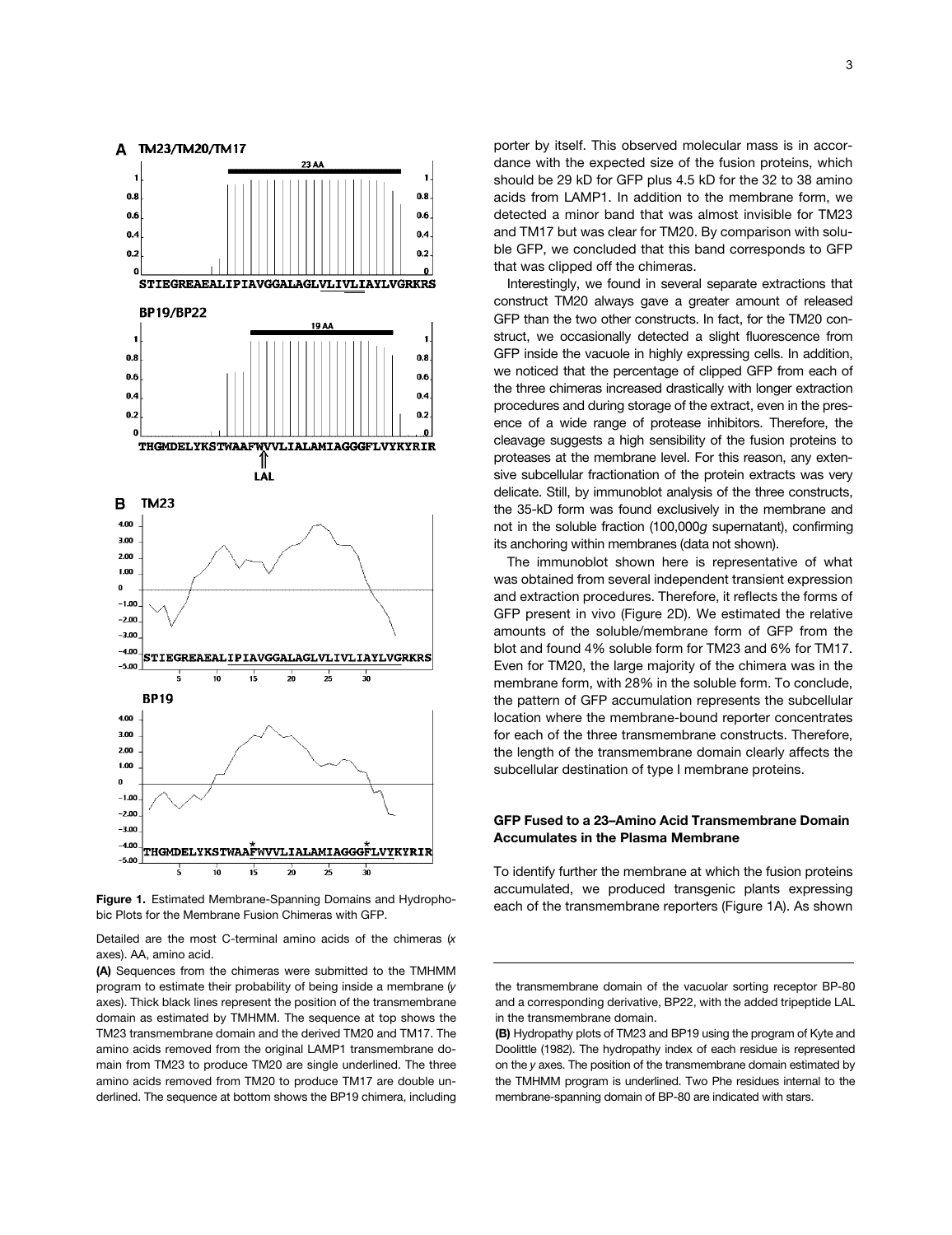

**Figure 2.** Differential Accumulation Pattern of Transiently Expressed TM23, TM20, and TM17 Reflects the Accumulation of a Membrane-Bound Reporter.

**(A)** to **(C)** Tobacco lower leaf epidermis expressing the transmembrane chimeras at 72 hr after infiltration. The GFP accumulation pattern was observed with a confocal microscope from cells expressing TM23 **(A)**, TM20 **(B)**, or TM17 **(C)**. The scale of colors from red to white represents the amount of GFP accumulation from the lowest to the highest GFP signal, respectively. Images were collected in a linear mode of GFP fluorescence. Bars =  $10 \mu m$ .

**(D)** Immunoblot with anti-GFP antibodies of a crude extract of leaves transiently expressing TM23, TM20, or TM17. A soluble GFP

in Figures 3A to 3C, we observed a tobacco leaf from a plant stably transformed with TM23 using confocal microscopy. The clear and sharp fluorescent line found previously after transient expression (Figure 2A) also was clearly visible in stably transformed plants and was found in every epidermal and guard cell (Figure 3A). As shown in a more detailed view (Figure 3B), the labeling clearly was concentrated on two separate lines from two adjacent cells, leaving the cell wall space unstained. In addition, small structures often were associated with the line type of labeling (Figure 3A). The location of some spots in the middle of the cell (Figure 3A, arrowheads) did not correspond to internal labeling but was attributable instead to the fact that the optical section was at the level of the surface of the leaf epidermis.

Because epidermal cells have a very small relative volume of cytosol, one could argue that this line type of labeling corresponds to the tonoplast. We examined more carefully guard cells within an optical section through the nucleus (Figure 3C) and found that the fluorescent line remained at the periphery of the cell and did not follow the shape of the nucleus, as would be the case for tonoplast staining. Although this finding strongly suggests that the reporter TM23 accumulated in the plasma membrane, we performed immunolabeling at the electron microscopic level using anti-GFP antibodies (Figures 3D and 3E). The gold particles were found almost exclusively on the plasma membrane (13 of the 17 visible in Figure 3D) and not on the tonoplast (arrows). This result is attributable to anti-GFP antibodies, because the negative control gave very little nonspecific labeling (data not shown).

The gold particles often aligned clearly along the plasma membrane, as shown in the small portion of membrane between the two arrowheads in Figure 3D. Within this  $\sim$ 900nm-long portion of membrane, nine aligned gold particles were found. In Figure 3E, an accumulation of gold particles (7 of 11) also could be seen in a structure of  $\sim$ 100 nm (arrowhead with star) associated with the plasma membrane and clearly separated from the tonoplast (arrows). These structures often were found by electron microscopy and probably are equivalent to the fluorescent dots detected by confocal microscopy (Figure 3A, arrowheads). We conclude that TM23 accumulates along the plasma membrane and not in the tonoplast of the large central vacuole.

## **GFP Fused to a Transmembrane Domain of 17 Amino Acids Accumulates in the ER**

Figure 4 shows the leaf epidermis from tobacco plants stably transformed with TM17. We found in every cell a clear

was used as a control (GFP lane). m, positions of the membrane forms of the transmembrane chimeras. Positions of molecular mass markers (in kilodaltons) are shown at left.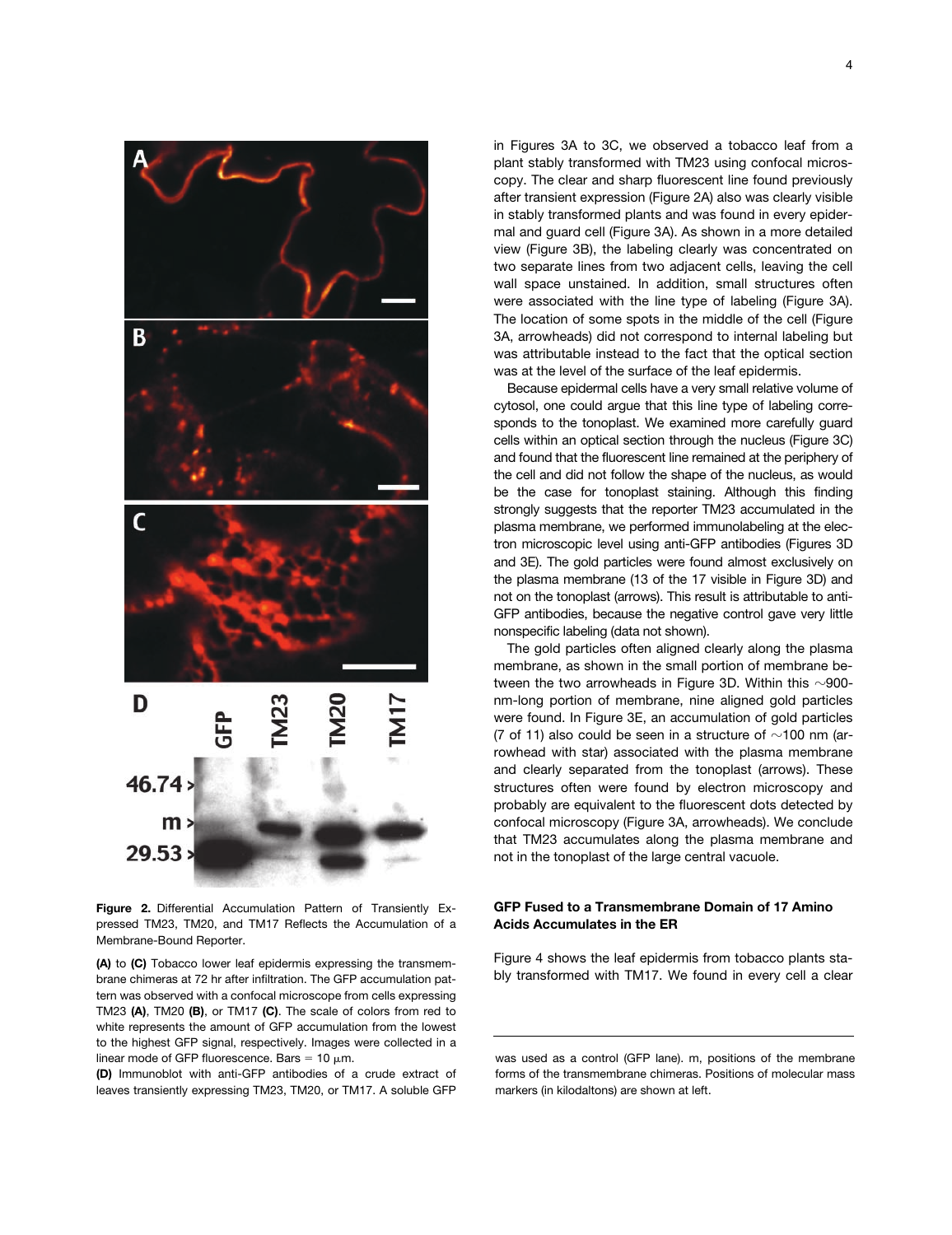

**Figure 3.** Tobacco Lower Leaf Epidermis Stably Expressing TM23 Accumulates GFP in the Plasma Membrane.

Small pieces of a leaf stably expressing the GFP chimera were cut off and either observed using a confocal microscope (**[A]** to **[C]**) or fixed and immunolabeled with anti-GFP antibodies for electron microscopy (**[D]** and **[E]**). In addition to the dominant line-type of labeling, dots are visible (arrowheads, **[A]**) that are equivalent to structures associated with the plasma membrane (arrowhead with a star **[E]**). The plasma membrane-specific location of TM23 is especially visible within a 900-nm-long portion of membrane delimited by arrowheads **(D)**. No labeling was found on the tonoplast, marked by arrows (**[D]** and **[E]**). c, chloroplast; cw, cell wall; n, nucleus; pm, plasma membrane; v, vacuole. Bars  $= 10 \mu m$  for **(A)** to **(C)** and 200 nm for **(D)** and **(E)**.

fluorescent network and a ring around the nucleus. This network was particularly visible in an optical section at the level of the cortical ER, as shown in Figure 4B. This very distinctive pattern can be identified as an ER labeled with GFP based on published data (Boevink et al., 1996, 1998). In medial cross-sections of the cells, the labeled strands appeared as a discontinuous line at the periphery of the cell (Figure 4C). This typical ER accumulation pattern of GFP, added to the fact that the reporter is membrane bound (and therefore not free in the cytosol), leads to the conclusion that TM17 accumulates in the ER. This means that changing the length of the transmembrane domain from 23 to 17 amino acids leads to a displacement of the chimera accumulation from the plasma membrane to the ER. As the images of single confocal sections suggest, the surfaces of the epidermal cells clearly were not flat. This can be visualized more clearly in the three-dimensional reconstruction shown in Figure 4D that was made from consecutive confocal images, each representing 1  $\mu$ m of the tissue thickness.

# **GFP Fused to a Transmembrane Domain of 20 Amino Acids Accumulates in the Golgi**

As shown in Figures 5A to 5F, tobacco plants stably expressing TM20 (which is intermediate in length between TM23 and TM17) gave a drastically different GFP accumulation pattern that resembled neither plasma membrane nor ER labeling. For TM20, GFP was found predominantly in small bodies that were extremely mobile in the cells and often were found to follow cytoplasmic strands traversing the vacuole (data not shown). These cytoplasmic strands sometimes were detected using confocal microscopy, although they showed very weak fluorescence compared with the dots (Figures 2B and 5A to 5F). The fact that these structures have an internal localization is clearer in guard cells, in which the cytoplasm is slightly thicker than in epidermal cells. In Figures 5B to 5F, successive optical sections are shown of the same guard cell. Especially in Figures 5E and 5F, the GFP-labeled compartments appear between the vacuole and the nucleus. Based on size, number, and dynamics, the TM20 structures are very similar to Golgi bodies (Boevink et al., 1998). On the other hand, the fact that, in a transient expression approach, some GFP was found in the vacuole could be taken as an indication that these structures are prevacuoles.

To determine the nature of the TM20 compartments, we performed transient coexpression of TM20 and a ER-Golgi marker, each of them carrying color variants of GFP. To label the Golgi, we used yellow fluorescent protein (YFP) fused to the sequence of AtERD2, similar to the previously published AtERD2-GFP (Boevink et al., 1998). This chimeric protein was shown previously to accumulate selectively in the *cis-*Golgi and in the ER when overexpressed in tobacco cells, as demonstrated by a GFP accumulation pattern and immunoelectron microscopy (Boevink et al., 1998; Saint-Jore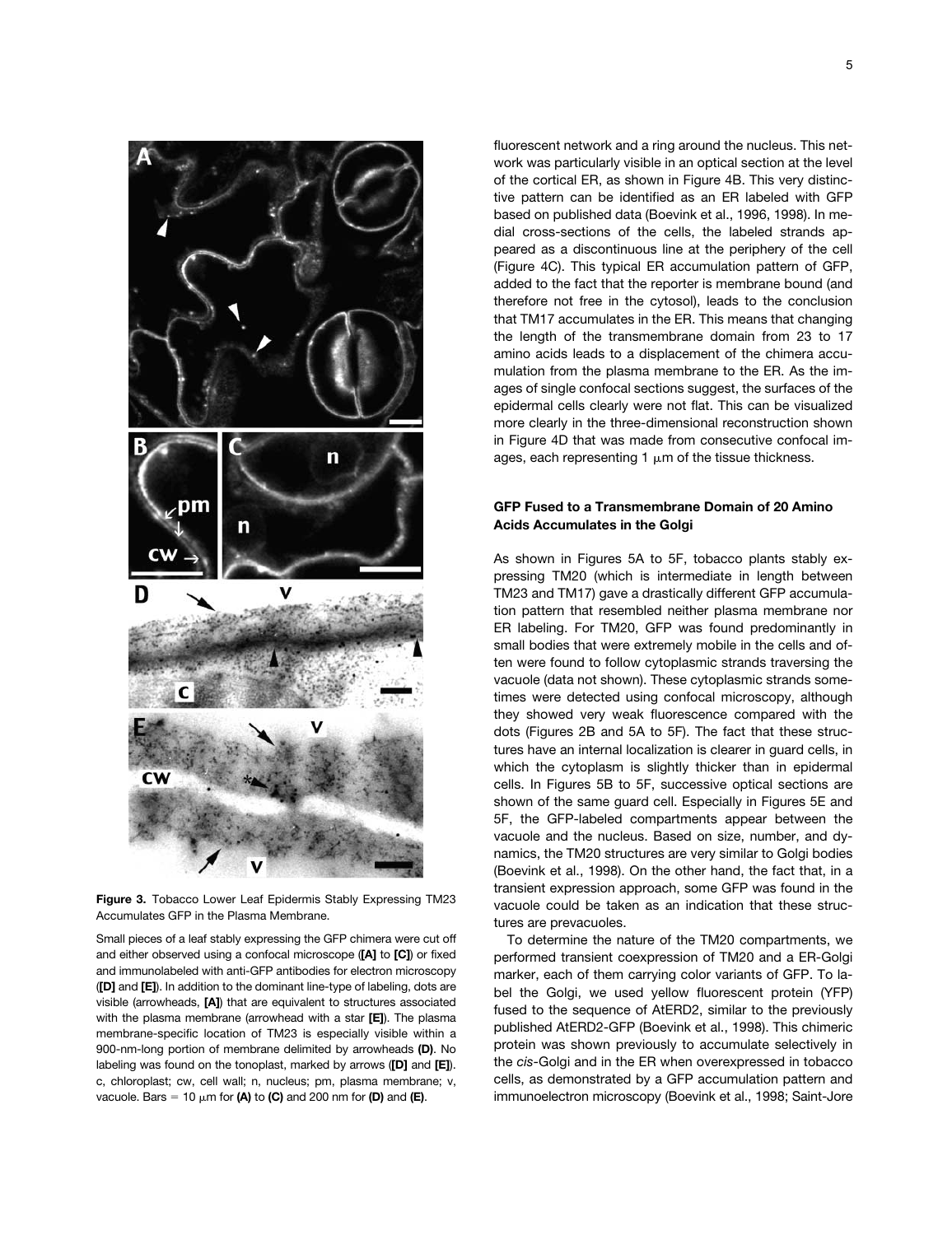

**Figure 4.** Tobacco Lower Leaf Epidermal Cells Stably Transformed by TM17 Accumulate GFP in the Endoplasmic Reticulum.

**(A)** to **(C)** Small pieces of a leaf stably expressing the GFP chimera were cut off and observed using a confocal microscope. The same area of cells is presented in various confocal planes at the level of the nucleus of stomata cells **(A)**, at the level of the cortical ER **(B)**, or on a median plane of the epidermal cell layer (C). n, nucleus. Bars  $= 10 \mu m$ . **(D)** Three-dimensional reconstruction of labeled epidermal cells using the program NIH Image 1.62/3DV1.01. Fourteen individual confocal sections were taken from the same labeled area, each corresponding to 1  $\mu$ m of thickness, and were treated to rebuild the three-dimensional view.

et al., 2002). Simultaneously, we infiltrated the same leaf tissue with the ER-Golgi marker and TM20 and then selected epidermal cells that were doubly transformed, based on the presence of both fluorescent markers. The results of this double transformation are shown in Figures 5G and 5H.

Within the same optical section, the TM20 compartments labeled with GFP are shown in green and the Golgi labeled with the AtERD2-YFP chimera are shown in red. As expected, AtERD2-YFP accumulated in small bodies, which are Golgi and associated with the ER (Figure 5G, red). The merged images from the GFP and YFP channels (Figures 5G and 5H, right) demonstrate, by the yellow color of every dot, that each of the TM20 structures colocalized with a Golgi compartment. In the greater magnification view shown in Figure 5H, the overlap between the two types of labeling appears total. The confocal mode used to collect these images was controlled by ensuring that any possible communication between the YFP and GFP channels could not be detected.

Therefore, these images are representative of doubly labeled cells, and both markers are always colocalized. The fact that the two types of labeling never appeared separate, even in highly mobile Golgi, is taken as an additional indication that these compartments are identical (data not shown). The movement of these labeled Golgi also indicates that the cell is alive; therefore, the colocalization of both markers reflects normal cell activity. These results clearly show that TM20 accumulates in the Golgi apparatus and not in a prevacuolar compartment, which is separated physically from the Golgi, as shown by previous electron microscopy studies (Conceiçao et al., 1997; Sanderfoot et al., 1998).

# **Elongation of the BP-80 Transmembrane Domain Modifies the Accumulation Site of the Reporter from the Golgi to the Plasma Membrane**

Because we used the transmembrane domain of a human protein for our studies, we wanted to determine where the GFP would be sent when fused to a hydrophobic domain from a plant protein. As shown in Figure 1A, we fused the GFP sequence to the transmembrane domain and a few charged amino acids from the cytosolic domain of the pea vacuolar sorting receptor BP-80, also called  $VSR_{PS-1}$  (Paris et al., 1997). The length of the transmembrane domain for the resulting chimera, BP19, was estimated using the TM-HMM program described previously and was found to be 19 amino acids (Figure 1A). We transiently transformed tobacco leaves with this construct and observed the cells by confocal microscopy.

As shown in Figure 6A, the typical pattern of GFP accumulation observed for BP19 corresponds to small dots, very similar to TM20/Golgi structures in terms of size and mobility. By contrast with TM20 expression, we found no labeling inside the vacuole, even in transiently transformed cells expressing a very high level of BP19. As shown in Figure 6A,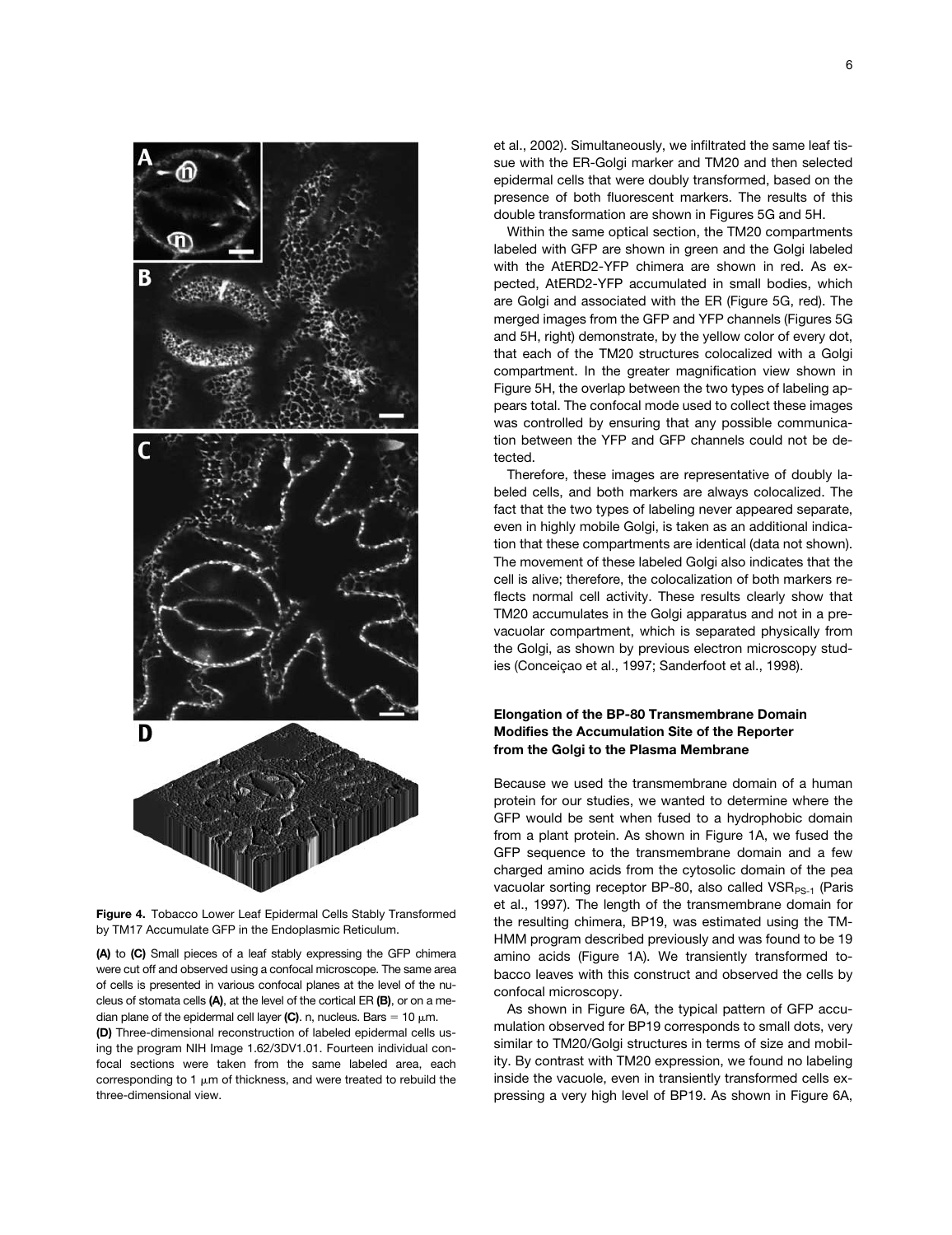

**Figure 5.** A Single Transmembrane Domain of 20 Amino Acids Leads to the Accumulation of a GFP Chimera in the Golgi.

Small pieces of a leaf, stably (**[A]** to **[F]**) or transiently (**[G]** and **[H]**) expressing the GFP chimera TM20, were cut off and observed using a confocal microscope. In **(G)** and **(H)**, epidermal cells were double transformed with the GFP chimera TM20 (green) and the AtERD2- YFP marker for the Golgi apparatus and the ER (red). The two images collected from the same optical section were merged to show the colocalization of the two markers (right panels, yellow). n, nucleus. Bars = 10  $\mu$ m for **(A)** to **(F)** and 5  $\mu$ m for **(G)** and **(H)**.

we performed a double transformation using two color variants of fluorescent proteins to address the localization of BP19. We coexpressed the ER-Golgi marker fused to YFP (AtERD2-YFP) and BP19 (GFP). The fluorescence from BP19 structures is represented in green and the YFP-labeled Golgi, from the same optical section, is represented in red. As shown by the yellow dots on the merged channels, the BP19 compartments colocalize strictly with the Golgi, demonstrating that the transmembrane domain from a plant protein also led to an accumulation of the chimera in the Golgi.

Because the native BP-80 normally accumulates either in the *trans*-Golgi network or in the prevacuole to the lytic vacuole, its transmembrane domain should be compatible with subcellular locations farther down the secretory pathway, on the route to the vacuole (Humair et al., 2001). Nevertheless, we detected no accumulation of the reporter anywhere downstream of the Golgi, including in the tonoplast. Compared with the transmembrane chimeras, the BP19 protein with a predicted transmembrane domain length of 19 amino acids was expected to accumulate in the same location as TM20, and this is what we observed.

As shown in Figure 1A, we then added three hydrophobic residues, LAL, within the BP19 construct to create BP22. The introduced amino acids are in the expected transmembrane domain of BP-80 and should lengthen it to a 22–amino acid version. BP22 was expressed transiently in tobacco leaves, and the accumulation pattern of GFP was visualized with a confocal microscope. Figures 6B and 6C show BP22 accumulation in a quantitative mode for the typical labeling. Most cells were labeled with the BP22 construct, and the highly homogenous pattern obtained is a line at the periphery of the cells. This labeling is distinct from that of cell wall accumulation because two adjacent lines often were seen when two neighboring cells expressed the construct (Figures 6B and 6C, arrows). This is identical to what was found for a plasma membrane GFP pattern (TM23; Figures 2A and 3B) and is a strong indication that BP22 also accumulated in the plasma membrane.

As for TM23 (Figure 2A), some membrane areas contained more GFP fluorescence (Figure 6B, arrowheads), with occasional saturation of the detection system (Figure 6B, blue areas). By contrast with TM23, BP22 also showed some dots along the membrane that appeared to bridge over two adjacent cells (Figure 6C) and that were not mobile (data not shown). To exclude the possibility that these dots were Golgi, we coexpressed BP22 together with AtERD2- YFP. As shown in Figure 6D, BP22 accumulating dots (green, arrowheads) were clearly distinct from Golgi accumulating AtERD2-YFP (red, arrows). Because of the convex shape of the epidermal cells, BP22 always appeared slightly more peripheral than Golgi. Both structures were found in the same focal plane that simultaneously crossed the plasma membrane at the cell periphery and the cytosol in the central zone of the cell.

To conclude, lengthening the transmembrane domain of BP-80 to 22 amino acids also led to an accumulation of the reporter protein farther down the secretory pathway, from the Golgi to the plasma membrane. Interestingly, the BP22 chimera concentrated neither in compartments where the native BP-80 resides (the *trans*-Golgi network and the prevacuole) nor in the tonoplast. Therefore, the lengthening of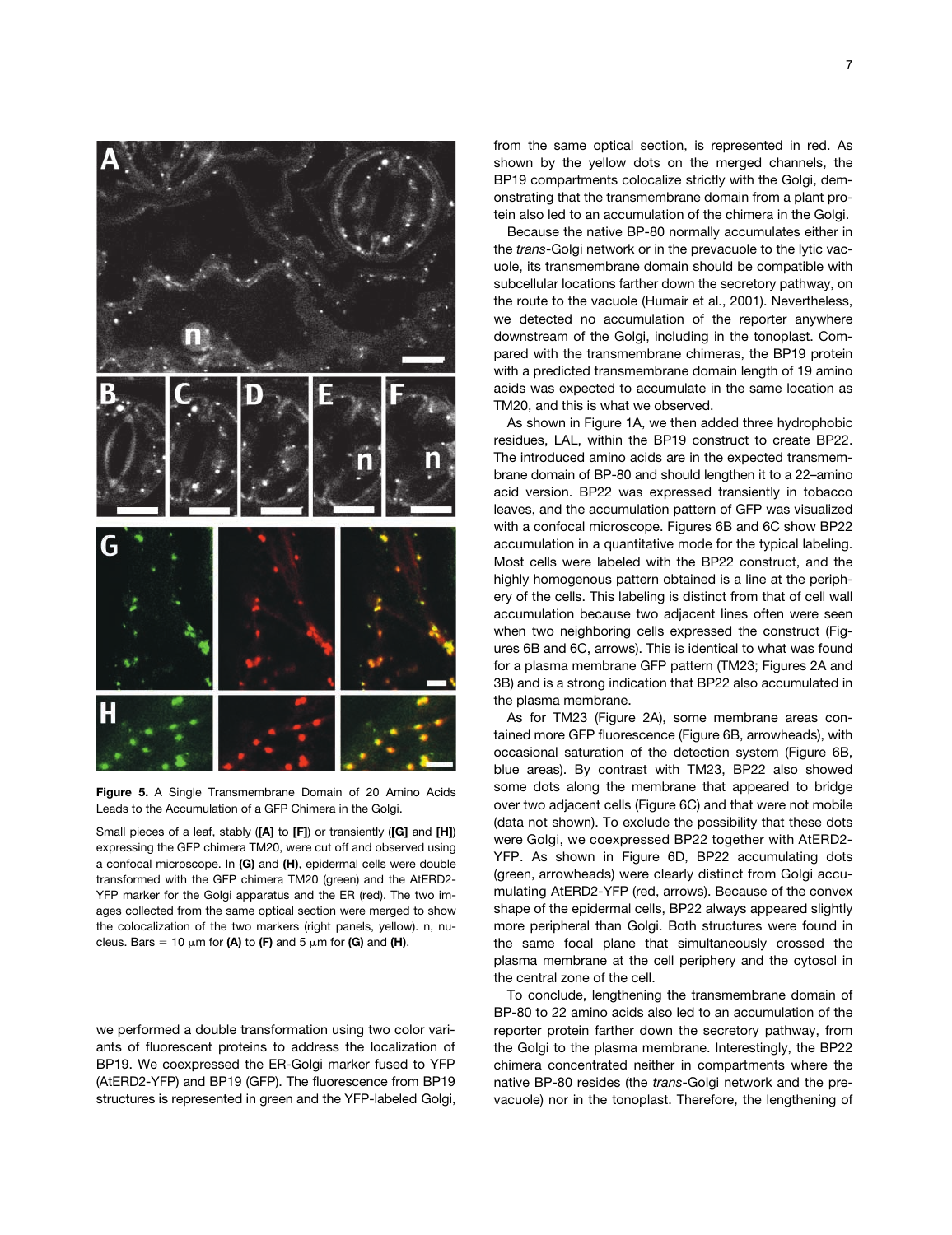

**Figure 6.** Lengthening the Plant Transmembrane Domain of the Vacuolar Sorting Receptor BP-80 from 19 to 22 Amino Acids Affects the Localization of the Reporter from the Golgi to the Plasma Membrane.

Small pieces of leaves transiently expressing the GFP chimeras BP19 and BP22 were observed using a confocal microscope.

**(A)** Cells were double transformed with the GFP chimera BP19 (green) and the AtERD2-YFP marker for the Golgi apparatus and the ER (red). The two images collected from the same optical section were merged to show the colocalization of the two markers (right panels, yellow).

**(B)** and **(C)** Epidermal cells expressing the BP22 construct were observed using the quantitative mode of the microscope. The scale of colors from red to white represents the amount of GFP accumulation from the lowest to the highest GFP signal, respectively. Blue represents the saturating emission of fluorescence (arrowheads). Plasma membrane labeling of two adjacent cells is clearly visible in some areas of the cells (arrows). **(D)** Cells were double transformed with the GFP chimera BP22 (green) and the AtERD2-YFP marker for the Golgi apparatus and the ER (red). The two images collected from the same optical section were merged to show that none of the BP22 bodies (arrowheads) localize together with the Golgi (arrow).

Bars =  $5 \mu m$  for **(A)** and **(D)** and 10  $\mu m$  for **(B)** and **(C)**.

the transmembrane domain allowed the chimera to exit the Golgi but apparently not to take a vacuolar route.

## **DISCUSSION**

In mammalian cells, the default destination for membrane proteins in the secretory pathway was first believed to be the plasma membrane (Pfeffer and Rothman, 1987). Lysosomal membrane proteins are transported from the Golgi via two pathways that are mediated by sorting motifs exposed on their cytosolic portions (Hopkins, 1992). These proteins either may transit only by an endosomal/prelysosomal compartment or may first reach the plasma membrane and then be endocytosed in a signal-dependent manner. Then, the length of the transmembrane domain was shown to play an important role by allowing the exit from the Golgi apparatus, the membrane of which is thinner than compartments farther along the secretory pathway. A synthetic hydrophobic sequence of 17 Leu residues was sufficient for Golgi retention, whereas the protein was accumulated in the plasmalemma with 23 Leu residues (Munro, 1995b).

In yeast cells, the membrane of the vacuole can be reached by a default process (Roberts et al., 1992). More precisely, the prevacuolar compartment is the destination where the protein can be transported with no signal requirement, and further transport to the vacuole occurs via a mat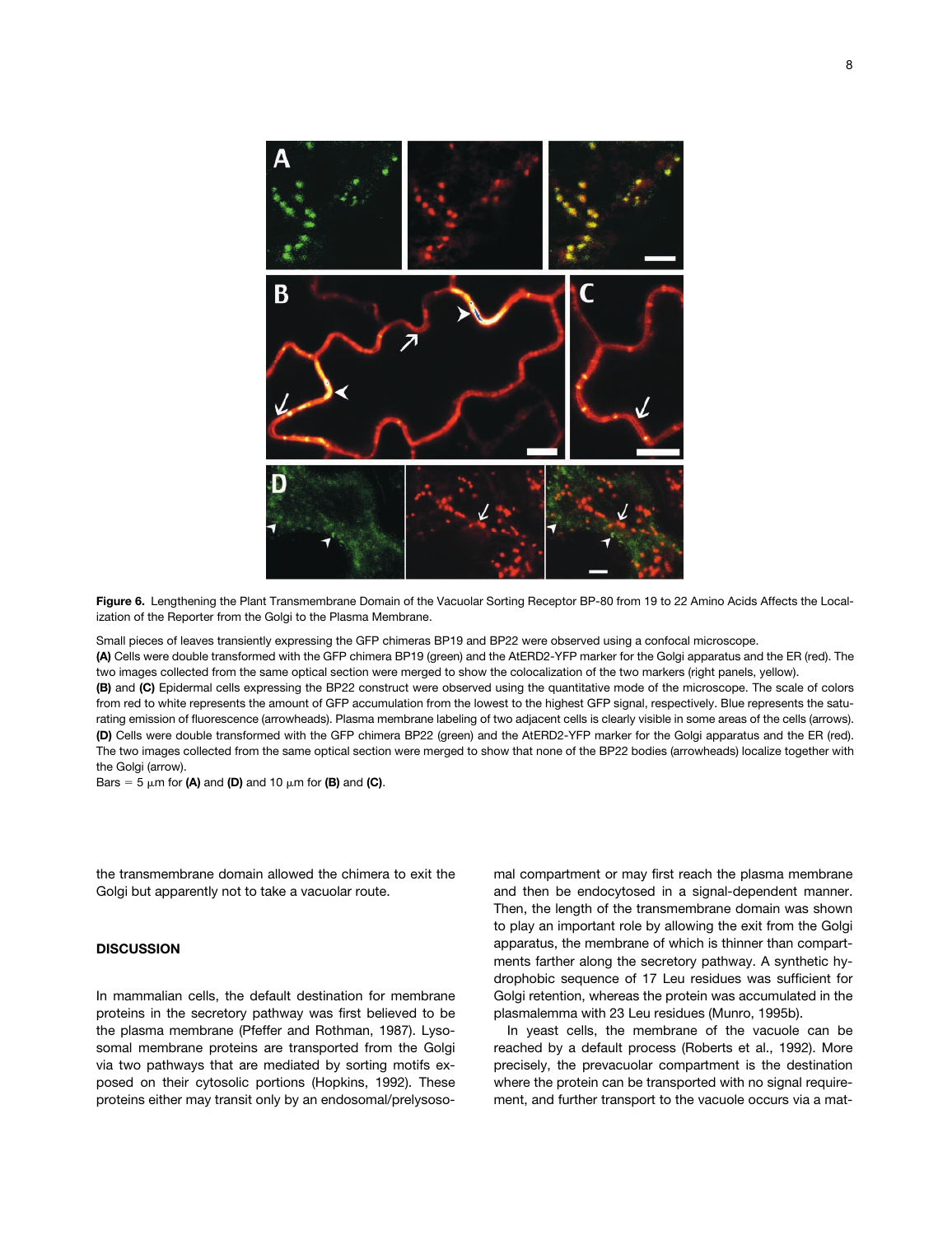uration process of the prevacuole. In plant cells, the default destination for membrane proteins is far less clear and is complicated by the existence of a more complex vacuolar system. Several results indicated that the tonoplast could be reached by default (Höfte and Chrispeels, 1992; Jiang and Rogers, 1998; Barrieu and Chrispeels, 1999), although this conclusion was based indirectly on the vacuolar location of released soluble reporters.

We wanted to address the question of default transport for membrane proteins and study the role of the length of the transmembrane domain for protein location in plants. For this purpose, we created several chimeric proteins in which a reporter, GFP, was fused to various transmembrane domains with lengths of 23, 22, 20, 19, or 17 amino acids. We then expressed these constructs in tobacco using either a transient or a stable expression approach and characterized the subcellular location of membrane reporter accumulation. We found that GFP chimeras do not always accumulate in the same membrane but are distributed throughout the secretory pathway in a transmembrane length–dependent manner. We also found no accumulation in the tonoplast and additional indications that the vacuolar route cannot be taken efficiently without positive sorting signals.

## **The Role of the Length of the Transmembrane Domain in Subcellular Location**

We used two sources of transmembrane domains for this study. One originated from the human protein LAMP1, and the other was derived from the pea vacuolar sorting receptor BP-80. In both cases, the chimeras clearly accumulated in the plant plasma membrane, with a 23– or 22–amino acid membrane-spanning domain, or in the Golgi, with a 20– or 19–amino acid domain. A shorter transmembrane domain of 17 amino acids led to ER retention in tobacco cells. By contrast with LAMP1, the limits of the transmembrane domain for BP-80 were not so obvious. When we started to record our results, TMHMM version 1.0 estimated the BP-80 transmembrane domain to be 19 amino acids long, because the N-terminal three residues (WAA) were excluded from the membrane-spanning domain (Figure 1A). Meanwhile, we have used version 2.0 of the program several times on the same peptide sequence and found slight differences in the results for the interface-located residues.

The latest profile indicates a  $>80\%$  chance for the WAA residues to be part of the transmembrane domain and a 55% chance for the Tyr residue situated at the other end of transmembrane domain. This gives a novel estimated length for the BP-80 transmembrane domain of 21 amino acids. This predicted length of the BP-80 transmembrane domain does not seem to be influenced by the neighboring GFP, because the same value is predicted by the TMHMM program for the native BP-80 protein and BP19. These findings illustrate the limits in determining transmembrane domain length with an estimation program. Because the LAMP1

transmembrane domain is always found to be 23 amino acids by TMHMM, we propose to use the obtained values of 23, 20, and 17 amino acids for transmembrane constructs as references for the locations in the plasma membrane, the Golgi, and the ER, respectively, as shown on Figure 7.

In seed tissue, the native protein BP-80 (Figure 7, triangles) has been shown to localize in the *trans*-Golgi and the prevacuole (Paris et al., 1997). This vacuolar receptor is the prototype of a large family of homologs with few known functional informations (Shimada et al., 1997; Ahmed et al., 2000). Nevertheless, these variants are found mostly in the same subcellular locations as BP-80 (Ahmed et al., 1997; Sanderfoot et al., 1998). When comparing all seven variants identified in Arabidopsis, the length of their transmembrane domains (residues with a  $>80\%$  chance to be in the membrane) is estimated to be 21 amino acids, with one exception at 22 and another at 23 amino acids (atbp80f and atbp80d, respectively; Hadlington and Denecke, 2000). Unfortunately, this type of comparison is difficult to generalize to the entire secretory pathway because very few resident proteins with single membrane-spanning domains have been characterized and localized clearly.

We cannot use proteins with multispanning domains for this comparison because it is proposed that their helices often adopt a slightly tilted conformation compared with the membrane surface and often present polar residues that may interact with each other in a multiple- $\alpha$ -helices membrane-spanning domain conformation. For the Golgi, all of the single-span resident proteins identified to date are of type II. Using the TMHMM program, the length of the transmembrane domain was 16 residues for the Arabidopsis mannosyl-oligosaccharide 1,2- $\alpha$ -mannosidase, 17 residues for  $\alpha$ -glucosidase-1, and 18 residues for xylosyl transferase. For the ER-resident Arabidopsis calnexins, the transmembrane domain is expected to be either 21 or 22 amino acids.

The membrane type I protein Cf-9 (Jones et al., 1994) is predicted to have a 19-residue transmembrane domain. First proposed to be a plasma membrane resident protein, it is in fact accumulated in the ER (Benghezal et al., 2000). Finally, the type II plasma membrane–residing endo-1,4- -glucanase family carries a 23–amino acid transmembrane domain (Mølhoj et al., 2001). Our results suggest that the membrane thickness increases in plants from the ER to the Golgi and finally to the plasma membrane, as demonstrated previously in animal cells (Munro, 1995b). Whether this variation in thickness will be reflected in the lengths of the resident proteins remains to be determined when a larger pool of type I proteins is available from plants. In the examples studied here, the estimated length obtained with TMHMM was correct in assessing the subcellular location of the membrane protein.

The lipid composition of membranes of the secretory pathway in animal cells differs markedly from the ER to the plasma membrane. Two main components of the lipidic bilayer are believed to play a role in generating the thickness gradient of the membranes, cholesterol and the glycosphingolipids. These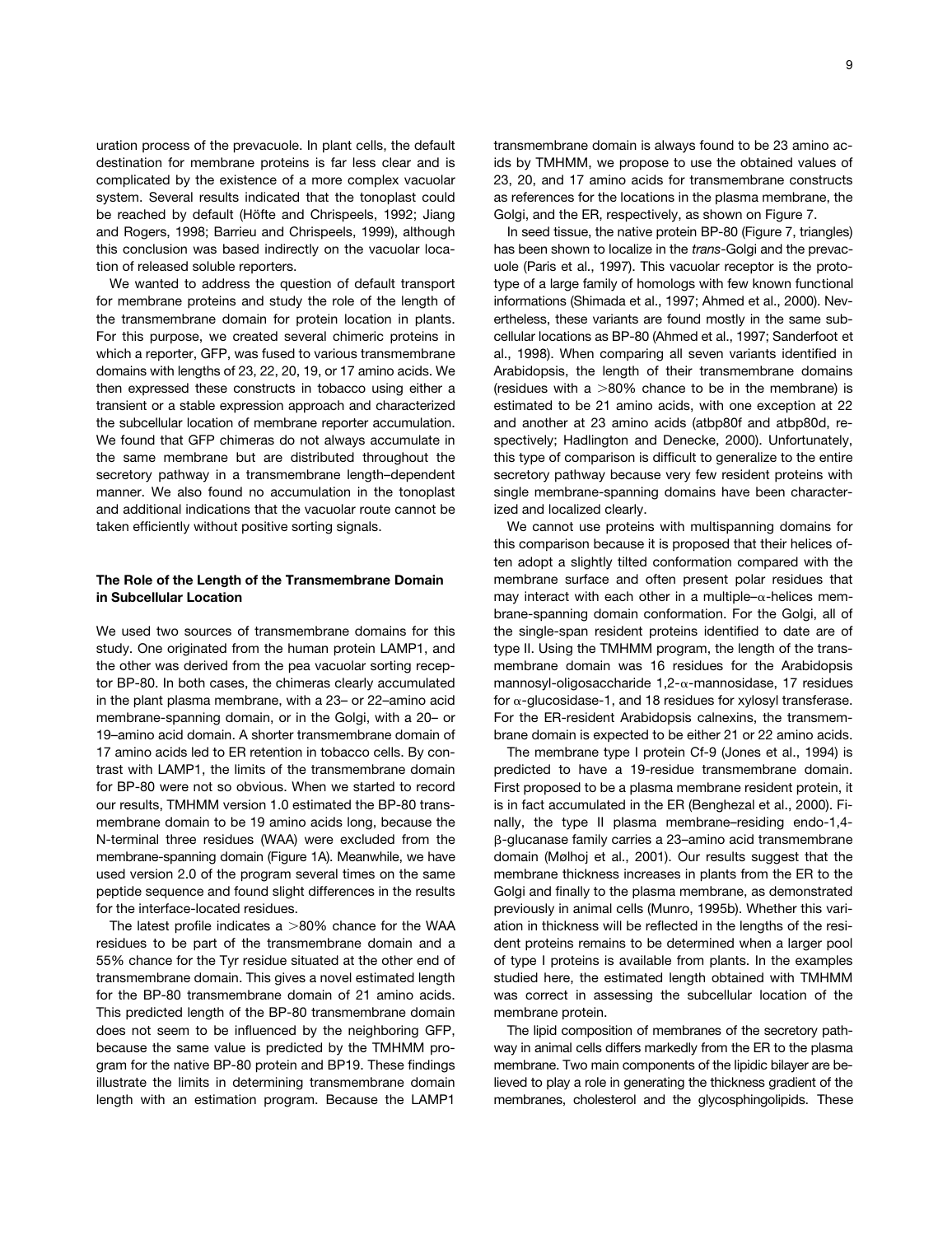



Membrane-bound chimeras to GFP (stars) are found at various locations in living tobacco cells. The membrane corresponds to the ER, the Golgi, or the plasma membrane for a transmembrane domain length of 17, 20, and 23 amino acids, respectively. This length-dependent distribution also is found when using the transmembrane domain of BP-80, a vacuolar sorting receptor (black triangles) normally localized in the *trans*-Golgi network (TGN) and the prevacuole. In some cases, reporter accumulated in the Golgi may be in contact with a lytic environment that is responsible for the cleavage (scissors) of the linker between the GFP and the membrane. The soluble released reporter then could reach the vacuole in a process that remains to be characterized (dotted arrows). Importantly, no tonoplast accumulation of the reporters was detected. This finding suggests that some positive information is required for membrane proteins in plants to efficiently reach the compartments located beyond the Golgi on the vacuolar route (gray compartments).

two elements would associate in a stable platform in the Golgi and ultimately would form a lipid raft at the plasma membrane level (Brown and London, 2000). Therefore, the plasma membrane is enriched in cholesterol compared with the ER, and the Golgi presents an intermediate composition. This lipid selection results in differences in the physical properties of the various membranes, with critical effects on their specific functions. Therefore, the plasma membrane, as a physical barrier for the cell, should be more impermeable, whereas the ER should be highly flexible, allowing extensive formation of tubules and vesicles.

The lipid differences also affect the membrane protein distribution, favoring the presence of proteins with a transmembrane domain length matching the membrane thickness (Killian, 1998). In plant cells, the lipid composition of the membrane in the secretory pathway also shows a gradient of sterols, with increasing amounts from the ER to the Golgi and finally the plasma membrane. In leek seedlings, the amount of sterol compared with phospholipids increases 2.6 times from the ER to the Golgi and 2.7 times from the Golgi to the plasma membrane (Moreau et al., 1998). Additionally, the transport of these sterols is blocked by monensin and brefeldin A and follows a kinetic that is compatible with a vesiclemediated pathway. The glycosphingolipids also are abundant in the plasma membrane and concentrated in the outer leaflet. The membrane heterogeneity in a plant system, therefore, supports a similar transport of the domains of sterols and sphingolipids from the ER to the plasma membrane together with associated proteins.

Additional support for this hypothesis comes from the recent demonstration that the plant ER can select a subclass of lipids in vesicles formed in vitro using a cell-free system from leek cells (Sturbois-Balcerzak et al., 1999). One of the selected lipids is the phosphatidylserine carrying very-longchain fatty acids  $(>18$  carbons). Compared with the plasma membrane, the tonoplast has almost the same amount of glycosphingolipids and also presents a similar ratio of sterol to glycerolipids. In contrast, the amount of proteins is 2.7 times lower in the tonoplast than in the plasma membrane. These findings in lipids fit well with a variation in membrane thickness from the ER to the plasma membrane in plant cells, as in animal system. In contrast, the similarity in lipid composition between the tonoplast and the plasma membrane suggests that features other than the physical properties of the transmembrane domains are used to sort membrane proteins between the vacuolar and secretion routes.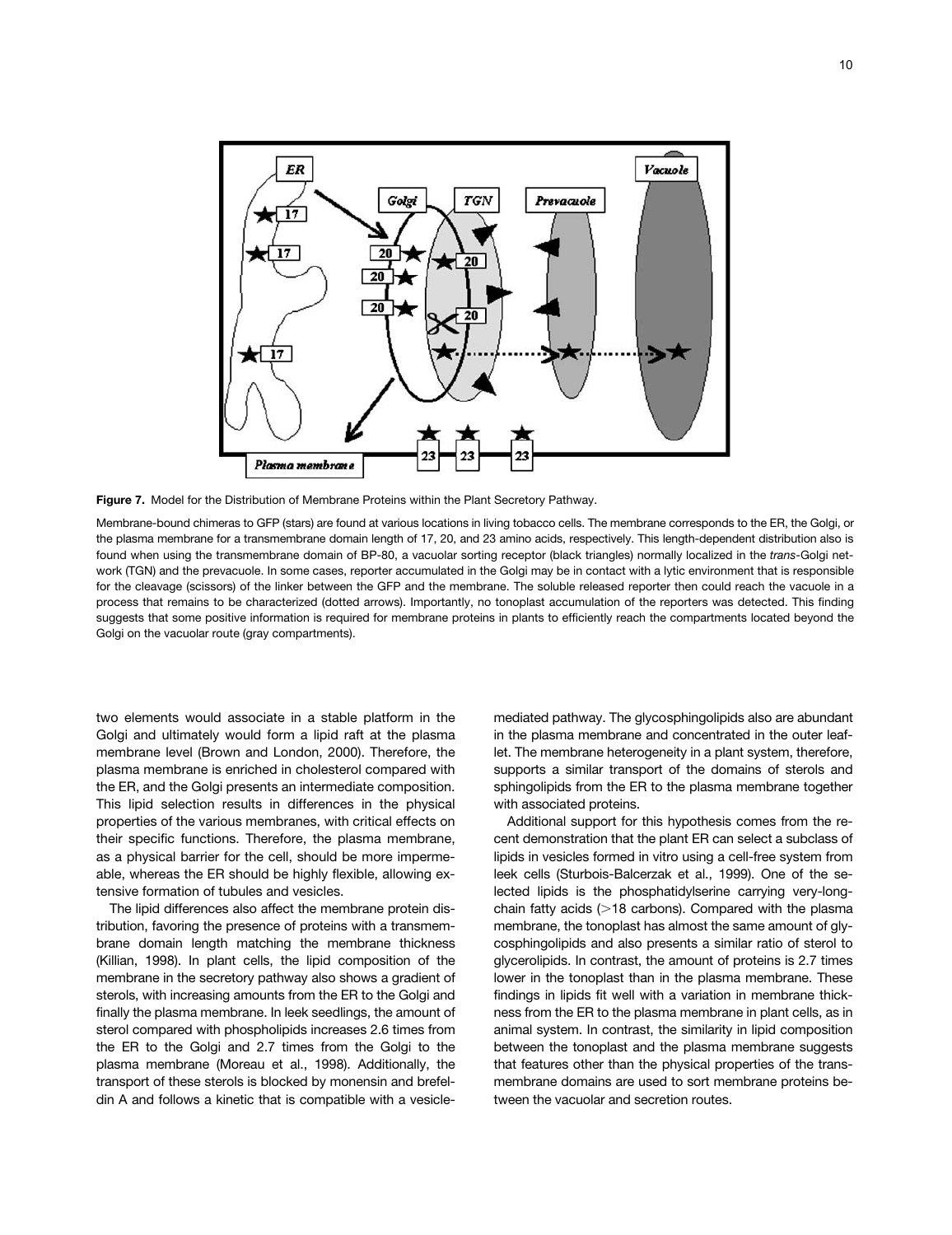## **How to Distinguish between Membrane-Bound and Soluble Released Reporters**

A small proportion of GFP was occasionally detected in the vacuole of cells highly expressing the Golgi-localized TM20. Because the large majority of the reporter was bound to the membrane, this indicated that GFP was detectable when released in the vacuole. Several studies support the hypothesis that the reporter can be released from the membrane in a compartment upstream of the vacuole and later can reach the vacuole in its soluble form.

First, the vacuolar GFP released from TM20 was found exclusively after transient expression in cells that were much more fluorescent than average and that showed symptoms of stress, such as the aggregation and immobility of Golgi compartments and nonspecific labeling. This result indicates that a state of stress can affect the localization of membrane proteins. In a study by Barrieu and Chrispeels (1999), the reporter used was a yeast invertase fused to 111 amino acids of the yeast ER protein Wbp1p, including a single transmembrane segment and the C-terminal cytosolic tail, in which the ER retention signal had been inactivated by mutagenesis. In transgenic tobacco, some soluble active invertase was found to accumulate in the vacuole. Interestingly, the leaf tissue used for this study was under strong stress, although probably because of the presence of active invertase rather than because of an overload of the secretory pathway. This stressed phenotype, characterized by the appearance of yellow and brown sectors on leaf tissue, was found occasionally after our infiltration procedure and always correlated with the highly disturbed GFP accumulation patterns described previously.

Another study with GFP fused to the transmembrane segment and the cytosolic tail of PV72, a pumpkin homolog of pea BP-80, also indicated a cell stage–dependent accumulation of fluorescence in BY-2 tobacco cells (Mitsuhashi et al., 2000). The GFP fluorescence patterns changed from small dots to vacuolar staining depending on whether the cells originated from a 3-day-old culture or from 10-day-old calli. Based on the known subcellular location of BP-80, the nature of the dots could be either the *trans*-Golgi network and/or the prevacuole. Therefore, the fact that all of the membrane-bound GFP was released and accumulated in the vacuole in callus cells suggests drastic changes within those compartments, including in their lytic properties. Prolonged retention in a compartment containing some proteases will be necessary to release the reporter from the membrane, and this would explain why there is no soluble GFP in the vacuole for plasma membrane–accumulating chimeras.

The yeast *trans*-Golgi–residing enzyme Kex2p apparently has at least an equivalent in tobacco cells that functions on a typical Kex2p site (Jiang and Rogers, 1998). This homolog, therefore, is a potential candidate for the clipping of Golgi-accumulated reporters. In fact, the nature of the linker used to attach the reporter to the membrane also directly influenced this Golgi-associated lytic effect. This linker is very short for BP19 but nine amino acids longer (IEGREAEAL) for TM20. Both are much shorter that the  $\sim$ 70-amino acid invertase-Wbp1p linker that contains a potential cleavage site for Kex2p (Barrieu and Chrispeels, 1999). With a transmembrane domain length estimated to be 20 amino acids, the Wbp1 chimera is expected to localize in the Golgi and should be in close contact with a lytic compartment such as the *trans*-Golgi network.

Finally, the linker also could play a role in diverting the reporter from being secreted after its release from the membrane (Figure 7, dotted line). It has been established that many C-terminal sequences may function as vacuolar sorting determinants with little sequence specificity (for review, see Matsuoka and Neuhaus, 1999). The potential role of the TM20 linker as a vacuolar signal also may explain the difference between TM20 and BP19 in terms of soluble GFP detected in the vacuole.

Our results and previously published data suggest that a membrane protein accumulating in the Golgi is in contact with a lytic environment that can release the reporter from the membrane depending on the linker and on the state of the cell. Although the "clipping off" process of the reporter for some membrane chimeras (Figure 7, scissors) remains to be characterized, it is clear that the vacuolar accumulation of soluble reporter proteins is not the only evidence for the accumulation of the membrane-bound chimera in the tonoplast. Proteolytic release in a compartment upstream of the site of sorting for soluble proteins also can lead to the same result (Figure 7, dotted line).

## **Can the Tonoplast Be Reached by Default in Plant Cells?**

Interestingly, none of the chimeras we tested led to an accumulation of the reporter on the tonoplast or to a total release of soluble GFP in the vacuole, although we know that fluorescence is detectable in this location using our experimental procedures. This is especially relevant for the chimera made with the transmembrane domain of a receptor involved in transporting proteins to the lytic vacuole, BP-80. Even when the BP-80–based chimera was allowed to exit the Golgi by lengthening the transmembrane domain, the reporter was found in the plasma membrane but not in the tonoplast. By contrast with previous data, we used living cells and observed membrane-bound reporters. Apparently, the length is not the limiting feature that prevents tonoplast localization of the membrane reporter.

All of these results strongly suggest that positive information is required in the plant secretory pathway for an efficient accumulation of a membrane protein in compartments downstream of the Golgi (Figure 7, gray) on the vacuolar route. This contradicts the previously published hypothesis that the tonoplast can be reached by default in plant cells. Höfte and Chrispeels (1992) fused the sixth transmembrane domain and the C terminus of  $\alpha$ -TIP to the reporter protein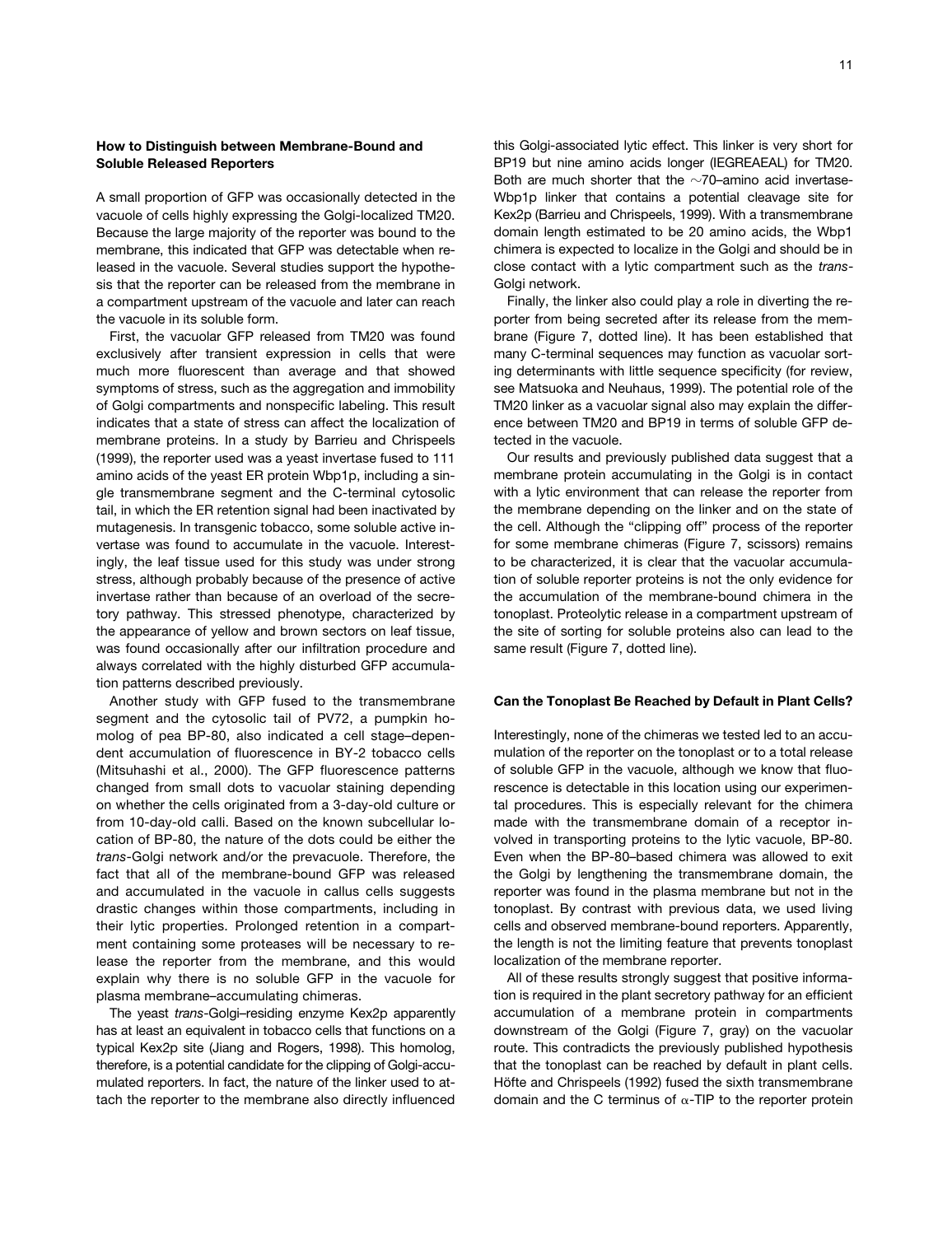phosphinotricin acetyltransferase (PAT). The whole chimera PAT-TIP accumulated predominantly in the vacuole. To interpret their results, the authors postulated either that the tonoplast can be reached by default or that some vacuolar targeting information is present within the transmembrane domain of  $\alpha$ -TIP. Our results support this second hypothesis, because, by contrast with  $\alpha$ -TIP, neither LAMP1 nor BP-80 should carry any vacuolar targeting information within their transmembrane domains.

As mentioned above, Barrieu and Chrispeels (1999) also proposed the tonoplast as a default destination in plants using a chimera developed to address the same question in yeast (Gaynor et al., 1994). In transgenic tobacco cells expressing the Wbp1p chimera, cell fractionation indicated that as much as half of the chimera produced was bound to the membrane. Unfortunately, the exact location of this membrane form could not be addressed in this study. If the whole chimera had reached the tonoplast, it is unlikely that only half of it would have released its soluble marker into the lytic environment of the vacuole. Our results reinforce the second explanation of Barrieu and Chrispeels for their findings. That is, the reporter Wbp1 could remain in a compartment upstream of the vacuole, where it would be clipped from the membrane and transported to the vacuole in its soluble form.

## **Signals within the Transmembrane Domains**

The first membrane-spanning domain described in this article originated from a human lysosomal resident protein, and to date, only the cytosolic portion of this protein has been shown to play a role in lysosome targeting (Rohrer et al., 1996). The native factors that control the localization of the full-length BP-80 in its compartments, the *trans*-Golgi network and the prevacuole, are unknown. Our results support indirectly the crucial role of BP-80 cytosolic domain in traffic (Jiang and Rogers, 1998). Searches for retention signals within transmembrane domains have been made in the animal and yeast systems. To date, only Phe residues were suggested to play a role in Golgi retention in mammalian cells. The mammalian sialyl transferase, a type II *trans*-Golgi–resident protein, contains four Phe residues in its transmembrane domain. These four amino acids often are found in animal Golgi-resident proteins and are proposed to play a role in the kin recognition model for Golgi localization. Mutation of the four Phe residues to Ile leads to a threefold increase in plasma membrane accumulation (Munro, 1995b). Nevertheless, the Phe effect is very weak, because this accumulation represents only 4% of a positive control protein for plasma membrane transport.

For the Arabidopsis type II Golgi-resident proteins, the number of Phe residues also is highly variable, from none in  $\alpha$ -glucosidase-1, to one in  $\alpha$ -mannosidase-1, to 4 in xylosyl transferase. In the BP constructs used here, the transmembrane domain of BP-80 contains two Phe residues (Figure

1B, stars). Neither the position nor the number of Phe residues is conserved within the BP-80 family. Of the 20 variants analyzed, nine have no Phe residues, five have only one Phe residue, five have two Phe residues, like BP-80 (although the positions are not always conserved), and one maize variant has four Phe residues. These results can be taken as an indication that these residues are not essential for the location of this receptor family. On the other hand, one of the Phe residues in BP-80 is replaced by a highly conserved Tyr in most homologs. Additionally, the Phe residues of BP-80 do not prevent the accumulation of the BP reporter protein in the plasma membrane when the transmembrane domain is lengthened to 22 amino acids. This suggests a minor role, if any, of these residues compared with the length (as demonstrated previously in mammalian cells; Munro, 1995b).

To investigate the role of Phe in the Golgi retention of chimera BP19, we replaced these residues with Leu and transiently expressed the resulting chimera in tobacco leaves. Unfortunately, we detected almost no fluorescent cells for this mutant construct. We repeated the assay four times with two independent clones of transformed Agrobacterium. Occasionally, using a laser power stronger than usual, we detected one positive cell with weak ER-like labeling (data not shown). Treatments with protease inhibitors or brefeldin A did not improve the overall GFP fluorescence of the leaf tissue. Whether this result can be taken as an indication of a role of Phe in Golgi retention or as a reflection of some indirect effect such as nonefficient membrane anchoring at the ER level remains to be determined. TMHMM analysis of the mutated construct did not reveal any difference in the estimated transmembrane domain compared with BP19. The role of Phe in membrane retention, therefore, remains to be investigated and would require another complete study with additional quantitative approaches.

The hydrophobic features of the transmembrane domain also play a role in retention within membranes of the secretory pathway, as shown using SNAREs, which are C-terminally anchored proteins, in yeast (Rayner and Pelham, 1997). Both Sft1p, a Golgi SNARE, and Ufe1p, an ER SNARE, possess transmembrane domains of the same length. Neither key amino acids nor the overall hydropathy of the transmembrane domain is responsible for membrane retention. Nevertheless, the location of the residues relative to the  $\alpha$ -helix axis is an important feature. For Ufe1p, the presence of a slightly polar face within the  $\alpha$ -helix forming the transmembrane domain plays a role in ER retention.

The hydropathy plots for TM23 and BP19 revealed small differences in terms of residue distribution (Figure 2B). Although both transmembrane and BP constructs accumulated in the same type of membrane, for an equivalent transmembrane domain length, the most hydrophobic residues were within the luminal half for BP-80 or the cytosolic half for LAMP1. This finding suggests that this apparent heterogeneity in hydropathy has no effect on subcellular location. In terms of the distribution of residues along the  $\alpha$ -helix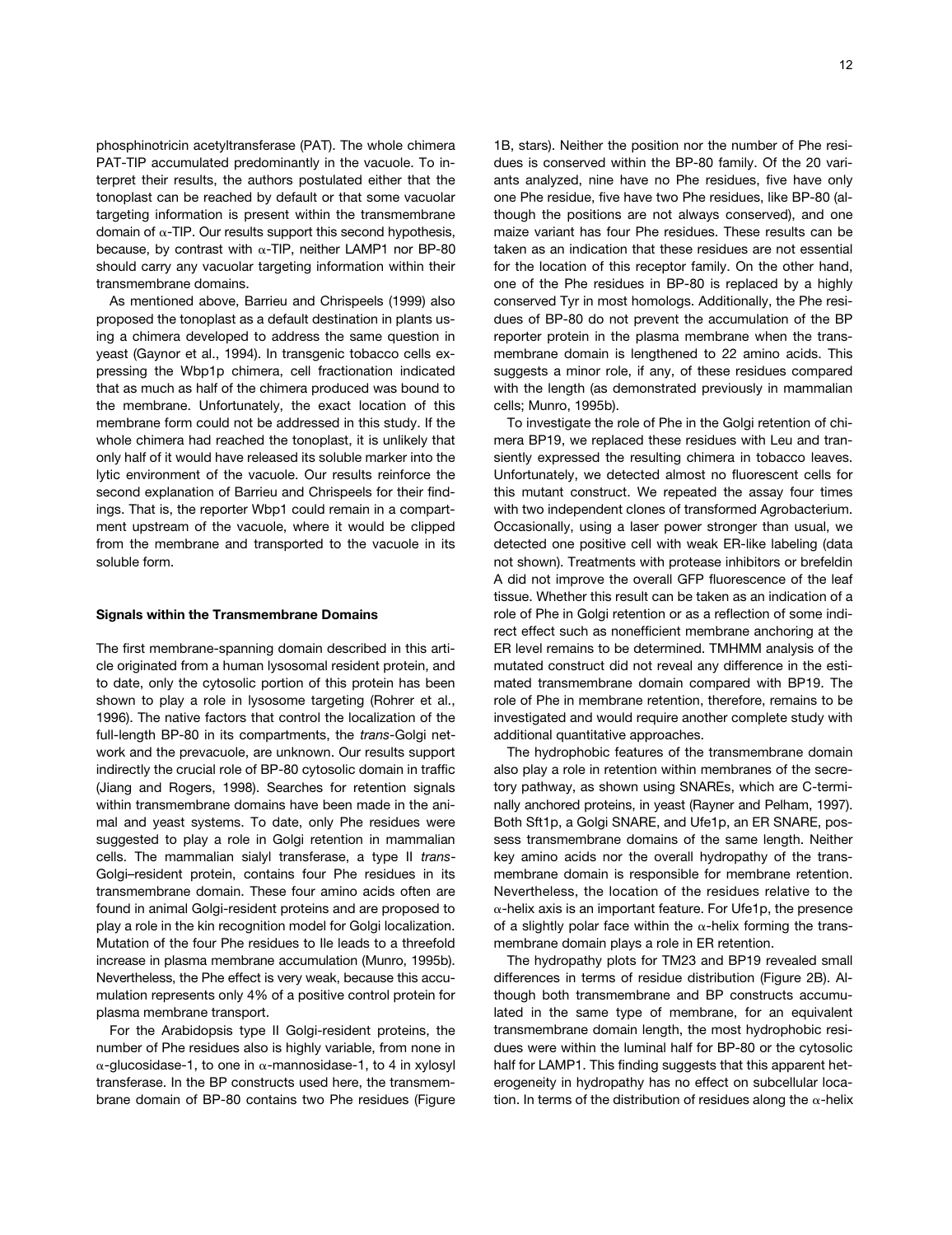axis, no obvious polarity appeared in the constructs used when constructing  $\alpha$ -helix wheel plots (data not shown). Because we removed or added amino acids in groups of three, we may have interfered only slightly with this  $\alpha$ -helix-based distribution.

## **Conclusion**

We present here the location of a membrane-bound chimera in apparently unstressed living cells. This finding clearly demonstrates that the membrane where the reporter accumulates can be the ER, the Golgi, or the plasma membrane (Figure 7). In addition, there is no indication that the tonoplast can be reached by default for type I membrane proteins in nonstressed cells. In contrast, our results suggest that some positive information is required for membrane proteins to reach post-Golgi compartments on the vacuolar route efficiently (Figure 7, gray). The need for vacuolar targeting information would fit with the possible existence of two or three different vacuolar destinations in plant cells (Paris et al., 1996) and therefore different pathways (Matsuoka et al., 1995; Jiang and Rogers, 1998), a situation unique to plant cells.

It is reasonable, therefore, to suppose that positive information is required for membrane proteins to take the proper vacuolar route from the Golgi. This information apparently is not present in the transmembrane portion of the proteins, because BP-80–based constructs never reached the post-Golgi compartments where the full-length receptor resides (Figure 7, triangles). Also, note that the TGN and the prevacuole are distinguishable from the Golgi by confocal microscopy when using a combination of fluorescent proteins (Kim et al., 2001). It should be remembered that the fluorescence approach used here allows us to detect the main location where the chimera is concentrated. We cannot exclude the possibility that a small portion of the chimera also may be present in a different subcellular location that could be detectable by more sensitive biochemical approaches.

## **METHODS**

#### **Constructs**

We used the previously described sequence of green fluorescent protein (GFP) modified for plants (Haseloff et al., 1997; Di Sansebastiano et al., 1998) with the difference that we used a more stable variant, called GFP6, with the mutations F64L and S65T (Cormack et al., 1996). The enhanced yellow variant of GFP (YFP) was purchased from Clontech (Palo Alto, CA). Both sequences were fused in frame with the signal peptide from the *Arabidopsis thaliana* chitinase. The fluorescent protein constructs were inserted into plant binary vectors, either pBIN (Haseloff et al., 1997) for both stable transformation and leaf infiltration of transmembrane constructs or pVKH18-EN6 (Batoko et al., 2000) for transient expression of BP19 or the YFP fused to AtERD2. This leads in both cases to the expression of all fusion proteins under the control of an enhanced promoter of *Cauliflower mosaic virus*.

For TM23, a secreted form of GFP6 was fused in frame to a potential cleavage site for factor X followed by the original sequence for the human LAMP1 transmembrane domain (lysosome-associated membrane protein-1) and by the four amino acids RKRS from the original cytosolic domain of human LAMP1. Overlapping oligonucleotides were used to reconstitute the double-stranded DNA with (1) a SalI cohesive end in 5', (2) the sequence encoding the peptide IEGREAE (the factor X cleavage site), (3) amino acids 382 to 409 from the human LAMP1 sequence, and (4) a cohesive end for PstI. The resulting SalI-PstI fragment was cloned at the corresponding sites of pSGFP6K (Di Sansebastiano et al., 1998) in place of the sequence encoding the ER retention motif KDEL. For TM23, the resulting amino acid sequence added to GFP was 5'-STIEGREAEALIPIAVGGALA-GLVLIVLIAYLVGRKRS-3'.

TM20 and TM17 were made in a similar way, but oligonucleotides were designed to make two modified forms in which the amino acids underlined in the sequence shown above were removed. TM20 was made by removing one block of three amino acids, VLI, whereas TM17 was made by removing all six amino acids. TM20 lacks the original amino acids 395 to 397, whereas TM17 lacks amino acids 395 to 400, from the human LAMP1 sequence. The size of the hydrophobic transmembrane domain was calculated using the prediction program for transmembrane helices based on a hidden Markov model (TMHMM version 1.0), which was replaced recently by TMHMM version 2.0 (http://www.cbs.dtu.dk/services/TMHMM-2.0), that was developed by Anders Krogh and Erik Sonnhammer (Sonnhammer et al., 1998). Using this program, the predicted transmembrane domain of TM23 is 23 amino acids long. The size of the truncated transmembrane domain was 20 and 17 amino acids for TM20 and TM17, respectively.

The BP19 construct was made by polymerase chain reaction to generate a SalI site at amino acids 563 and 564 and a stop codon plus a SacI site after amino acid 592 from the original BP-80 sequence (Paris et al., 1997). The resulting fragment was fused to the sequence of GFP6 from TM23 into binary vector pVKH18-EN6 using a triple ligation approach. The BP22 construct was made from BP19 by polymerase chain reaction using an antisense oligonucleotide (with a SacI site), a sense primer with a Sall site in  $5'$ , and the addition of the 5'-CTTGCTCTC-3' coding sequence. The fragment Sall-Sacl then was cloned to replace its equivalent in BP19 to generate BP22, which has the additional tripeptide LAL between residues 569 and 570 of the original BP-80 sequence.

To generate the AtERD2-YFP construct, we used the AtERD2-GFP construct pVKH18-EN6-AtERD2-GFP (Saint-Jore et al., 2002) and the enhanced YFP sequence. We created HindIII and SalI sites at the 5' end of YFP and added a C-myc tag and a SacI site at the 3' end. The resulting fragment was cloned into the HindIII and SacI sites of pVKH18-EN6-ERD2-GFP. The sequence for AtERD2 was subcloned upstream of the YFP sequence in the expression cassette of the binary vector pVKH18-EN6.

#### **Immunolabeling**

Rabbit antiserum directed against GFP isolated from *Aequorea victoria* was purchased from Molecular Probes (A-6455; Eugene, OR). The dilutions used were either 1:50 for immunogold labeling or 1:5000 for protein gel blot analysis. The secondary anti-rabbit antibodies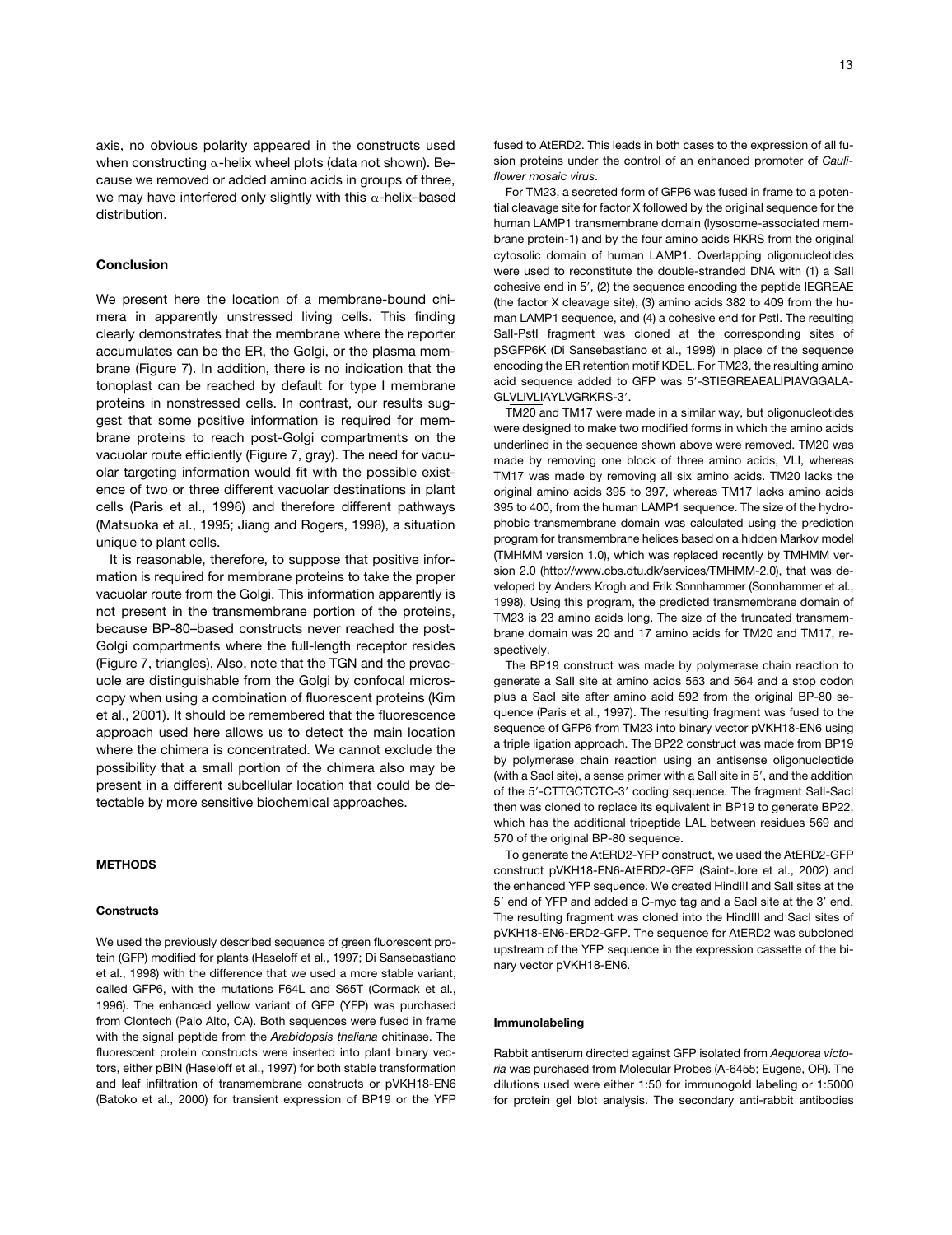conjugated to alkaline phosphatase were purchased from Sigma (A-3687; St. Louis, MO) and were used for protein gel blot analysis at a dilution of 1:30,000. Secondary anti-rabbit antibodies for immunogold labeling, coupled to 15-nm gold particles, were purchased from Biocell TEBU (goat anti-rabbit IgG [H+L], EM.GAR 15; Le Perray en Yvelines, France) and were used at a dilution of 1:40.

Immunoblots were revealed with alkaline phosphatase using the Immun-Star chemiluminescent detection system from Bio-Rad (170- 5012; Hercules, CA). The reference used for the soluble GFP (10 ng/ lane) was provided by Clontech (rEGFP, 8365-1).

#### **Transient and Stable Expression in Tobacco**

For stable expression, the three transmembrane constructs in pBIN were used to transform *Agrobacterium tumefaciens* strain GV3101 p2260 (a gift from Barbara Hohn, Friedrich Miescher-Institut, Basel, Switzerland) using a classic triparental mating protocol (Ditta et al., 1980) with the helper strain pRK2013 (Ditta et al., 1980; Spielman and Simpson, 1986) or by heat shock (Koncz and Schell, 1986). Plants then were transformed using a previously described technique (Horsch et al., 1985) starting from leaves of tobacco (*Nicotiana tabacum* cv SR1).

For transient expression, leaves of 3- to 4-week-old tobacco plants growing at 20 to 22°C were used. Each expression vector was introduced into Agrobacterium strain GV3101 p2260 as described above. A single colony from the transformants was inoculated in 5 mL of YEB medium (5 g/L beef extract, 1 g/L yeast extract, 5 g/L Suc, and 0.5 g/L MgSO<sub>4</sub>·7H<sub>2</sub>O) supplemented with 100  $\mu$ g/mL kanamycin. The bacterial culture was incubated at 30°C with agitation for 20 hr. One milliliter of bacterial culture then was pelleted by centrifugation at 2200*g* for 5 min at room temperature. The pellet was washed once with 1 mL of infiltration medium (Batoko et al., 2000) and then resuspended in 1 mL of the same buffer. For experiments requiring coexpression of two different constructs, 0.5 mL of each bacterial culture was mixed before the washing step. The bacterial suspension was inoculated through the stomata using a 1-mL plastic syringe and by gentle pressure on the lower epidermal surface. Transformed plants then were incubated under normal growth conditions.

#### **Confocal Microscopy**

We observed the fluorescence emitted by the fluorescent proteins at 36 to 72 hr after transient expression or from leaf pieces of stably transformed tobacco. Briefly, segments of transformed leaves ( $\sim$ 1 cm2) were cut using a razor blade and mounted in water for imaging. We used either (1) a confocal system from Leica (TCS 4D; Wetzlar, Germany) coupled to a DM RBE microscope from Leica with a fluorescein isothiocyanate setting for GFP fluorescence, or (2) an inverted Zeiss LSM 510 laser scanning microscope (Jena, Germany), both with a  $\times$ 40 oil immersion objective. For imaging of the coexpression of YFP and GFP constructs, excitation lines of an argon ion laser of 488 nm for GFP and 514 nm for YFP were used alternately with line switching on the multitrack facility of the microscope. GFP fluorescence was detected using a 515-nm dichroic beam splitter and a 475- to 525-nm bandpass filter, and YFP fluorescence was detected with a 515-nm dichroic filter and a 535- to 590-nm bypass filter. In this way, any communication and bleeding of fluorescence were eliminated. Enhanced-quality images were acquired with Zeiss

LSM 510 imaging system software, and postacquisition image processing was performed with LSM 5 Image Browser (Zeiss) and Adobe Photoshop F1 4.0 software (Mountain View, CA).

#### **Electron Microscopy**

Chemical fixation and immunogold staining were performed as described previously (Fleurat-Lessard et al., 1997). Young tobacco leaf tissues were cut into 1- to 2-mm pieces and fixed for 45 min in a mixture of 1.5% (w/v) paraformaldehyde and 0.5% glutaraldehyde in 0.05 M phosphate buffer, pH 7.2. The tissue then was washed abundantly (at least six baths for a total of 1 hr) in the same buffer and was submitted to postfixation of 3 min in 1% ( $v/v$ ) OsO<sub>4</sub>. After gradual dehydration in ethanol, the leaf pieces were embedded overnight in London White Resin (L012; TAAB Laboratories, St. Germain en Laye, France). Resin polymerization was performed in a capsule of gelatin at 55°C for 24 hr. Thin sections were spread carefully with toluene vapor and were collected on parlodion-coated gold grids. The sections were incubated overnight with a 1:50 dilution of antibodies against GFP. Secondary antibodies labeled with 15-nm gold particles then were applied for 2 hr. The samples were washed and treated subsequently for contrast in a saturated uranyl acetate solution (8 min) and in lead citrate (3 min). A control experiment omitted the primary antibodies. Observations were made at 60 kV with a CM 100 Philips microscope (Eindhoven, The Netherlands).

#### **Accession Numbers**

The accession numbers for the sequences described in this article are AY039536 (Arabidopsis mannosyl-oligosaccharide 1,2-α-mannosidase), AY055858 (Arabidopsis  $\alpha$ -glucosidase-1), AF272852 (Arabidopsis xylosyl transferase), AT5 g61790 and AT5 g07340 (the ERresident Arabidopsis calnexins), P11279 (human LAMP1), and U79958 (the original BP-80 sequence).

#### **ACKNOWLEDGMENTS**

Special thanks are given to Claude Saint-Jore (Oxford Brookes University) and Ian Moore (Oxford University) for providing the AtERD2-GFP construct. We thank V. Gomord (Centre National de la Recherche Scientifique, Unité Mixte de Recherche 6037, Rouen, France) for critical reading of the manuscript. This work was supported by a European Molecular Biology Organization long-term fellowship to N.P. (57-1996), a Swiss National Foundation grant (3100-46926.96), and a Biotechnology and Biological Sciences Research Council grant to C.H. (PO8503).

Received November 19, 2001; accepted February 11, 2002.

### **REFERENCES**

**Ahmed, S.U., Bar-Peled, M., and Raikhel, N.V.** (1997). Cloning and subcellular location of an Arabidopsis receptor-like protein that shares common features with protein-sorting receptors of eukaryotic cells. Plant Physiol. **114,** 325–336.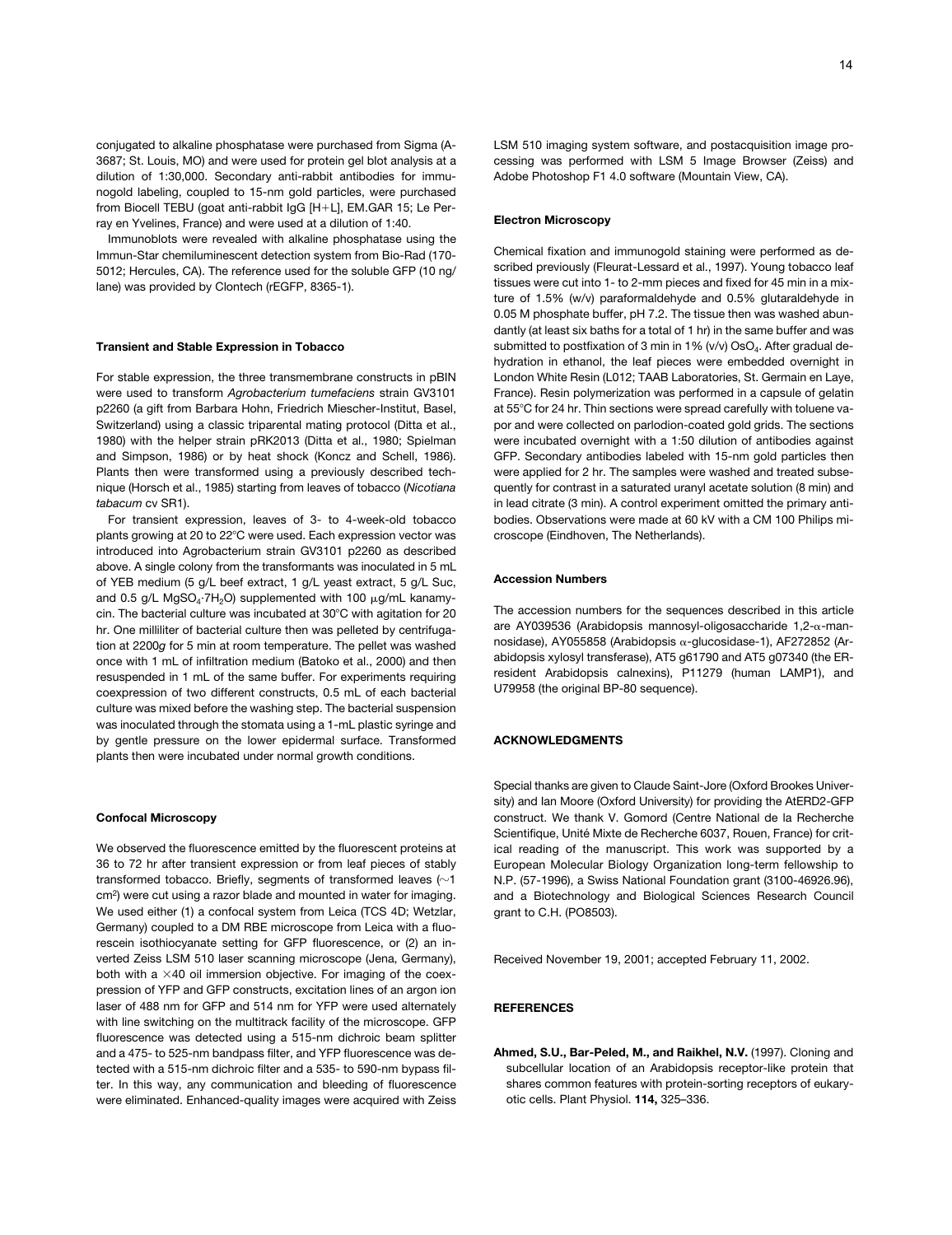- **Ahmed, S.U., Rojo, E., Kovaleva, V., Venkataraman, S., Dombrowski, J.E., Matsuoka, K., and Raikhel, N.V.** (2000). The plant vacuolar sorting receptor AtELP is involved in transport of NH(2)-terminal propeptide-containing vacuolar proteins in *Arabidopsis thaliana*. J. Cell Biol. **149,** 1335–1344.
- **Barrieu, F., and Chrispeels, M.J.** (1999). Delivery of a secreted soluble protein to the vacuole via a membrane anchor. Plant Physiol. **120,** 961–968.
- **Batoko, H., Zheng, H.-Q., Hawes, C., and Moore, I.** (2000). A Rab1 GTPase is required for transport between endoplasmic reticulum and Golgi apparatus and for normal Golgi movement in plants. Plant Cell **12,** 2201–2217.
- **Benghezal, M., Wasteneys, G.O., and Jones, D.A.** (2000). The C-terminal dilysine motif confers endoplasmic reticulum localization to type I membrane proteins in plants. Plant Cell **12,** 1179–1201.
- **Boevink, P., Cruz, S.S., Hawes, C., Harris, N., and Oparka, K.J.** (1996). Virus-mediated delivery of the green fluorescent protein to the endoplasmic reticulum of plant cells. Plant J. **10,** 935–941.
- **Boevink, P., Oparka, K., Cruz, S.S., Martin, B., Betteridge, A., and Hawes, C.** (1998). Stacks on tracks: The plant Golgi apparatus traffics on an actin/ER network. Plant J. **15,** 441–447.
- **Brown, D.A., and London, E.** (2000). Structure and function of sphingolipid- and cholesterol-rich membrane rafts. J. Biol. Chem. **275,** 17221–17224.
- **Conceiçao, A.D.S., Marty-Mazars, D., Bassham, D.C., Sanderfoot, A.A., Marty, F., and Raikhel, N.V.** (1997). The syntaxin homolog atPEP12p resides on a late post-Golgi compartment in plants. Plant Cell **9,** 571–582.
- **Cormack, B.P., Valdivia, R.H., and Falkow, S.** (1996). FACS-optimized mutants of the green fluorescent protein (gfp). Gene **173,** 33–38.
- **Di Sansebastiano, G.-P., Paris, N., Marc-Martin, S., and Neuhaus, J.-M.** (1998). Specific accumulation of GFP in a non-acidic vacuolar compartment via a C-terminal propeptide-mediated sorting pathway. Plant J. **15,** 449–457.
- **Ditta, G., Stanfield, S., Corbid, D., and Helsinki, D.R.** (1980). Broad host range DNA cloning system for gram-negative bacteria: Construction of a gene bank of *Rhizobium meliloti*. Proc. Natl. Acad. Sci. USA **77,** 7347–7351.
- **Fleurat-Lessard, P., Frangne, N., Maeshima, M., Ratajczak, R., Bonnemain, J.L., and Martinoia, E.** (1997). Increased expression of vacuolar aquaporin and H<sup>+</sup>-ATPase related to motor cell function in *Mimosa pudica* L. Plant Physiol. **114,** 827–834.
- **Gaynor, E.C., Heesen, S.T., Graham, T.R., Aebi, M., and Emr, S.D.** (1994). Signal-mediated retrieval of a membrane protein from the Golgi to the ER in yeast. J. Cell Biol. **127,** 653–665.
- **Hadlington, J.L., and Denecke, J.** (2000). Sorting of soluble proteins in the secretory pathway of plants. Curr. Opin. Plant Biol. **3,** 461–468.
- **Haseloff, J., Siemering, R.K., Prasher, D.C., and Hodge, S.** (1997). Removal of a cryptic intron and subcellular localization of green fluorescent protein are required to mark transgenic Arabidopsis plants brightly. Proc. Natl. Acad. Sci. USA **94,** 2122–2127.
- **Höfte, H., and Chrispeels, M.J.** (1992). Protein sorting to the vacuolar membrane. Plant Cell **4,** 995–1004.
- **Hopkins, C.R.** (1992). Selective membrane protein trafficking: Vectorial flow and filter. Trends Biochem. Sci. **17,** 27–32.
- **Horsch, R.B., Fry, J.E., Hoffmann, N.L., Eichholtz, D., Rogers, S.G., and Fraley, R.T.** (1985). A simple and general method for transferring genes into plants. Science **227,** 1229–1231.
- **Humair, D., Hernández Felipe, D., Neuhaus, J.-M., and Paris, N.** (2001). Demonstration in yeast of the function of BP-80, a putative plant vacuolar sorting receptor. Plant Cell **13,** 781–792.
- **Jiang, L.W., and Rogers, J.C.** (1998). Integral membrane protein sorting to vacuoles in plant cells: Evidence for two pathways. J. Cell Biol. **143,** 1183–1199.
- **Jones, D.A., Thomas, C.M., Hammond-Kosack, K.E., Balint-Kurti, P.J., and Jones, J.D.G.** (1994). Isolation of the tomato Cf-9 gene for resistance to *Cladosporium fulvum* by transposon tagging. Science **266,** 789–793.
- **Killian, J.A.** (1998). Hydrophobic mismatch between proteins and lipids in membranes. Biochim. Biophys. Acta **1376,** 401–416.
- **Kim, D.H., Eu, Y.-J., Yoo, C.M., Kim, Y.-W., Pih, K.T., Jin, J.B., Kim, S.J., Stenmark, H., and Hwang, I.** (2001). Trafficking of phosphatidylinositol 3-phosphate from the *trans*-Golgi network to the lumen of the central vacuole in plant cells. Plant Cell **13,** 287–301.
- **Koncz, C., and Schell, J.** (1986). The promoter of TL-DNA gene 5 controls the tissue-specific expression of chimaeric genes carried by a novel *Agrobacterium* binary vector. Mol. Gen. Genet. **204,** 383–396.
- **Kyte, J., and Doolittle, R.F.** (1982). A simple method for displaying the hydropathic character of a protein. J. Mol. Biol. **157,** 105–132.
- **Matsuoka, K., and Neuhaus, J.-M.** (1999). *Cis*-elements of protein transport to the plant vacuoles. J. Exp. Bot. **50,** 165–174.
- **Matsuoka, K., Bassham, D.C., Raikhel, N., and Nakamura, K.** (1995). Different sensitivity to wortmannin of two vacuolar sorting signals indicates the presence of distinct sorting machineries in tobacco cells. J. Cell Biol. **130,** 1307–1318.
- **Mitsuhashi, N., Shimada, T., Mano, S., Nishimura, M., and Hara-Nishimura, I.** (2000). Characterization of organelles in the vacuolar-sorting pathway by visualization with GFP in tobacco BY2 cells. Plant Cell Physiol. **41,** 993–1001.
- **Mølhoj, M., Ulvskov, P., and Dal Degan, F.** (2001). Characterization of a functional soluble form of a *Brassica napus* membraneanchored endo-1,4-ß-glucanase heterologously expressed in *Pichia pastoris*. J. Plant Physiol. **127,** 674–684.
- **Moreau, P., Hartmann, M.-A., Perret, A.-M., Sturbois-Balcerzak, B., and Cassagne, C.** (1998). Transport of sterols to the plasma membrane of leek seedlings. Plant Physiol. **117,** 931–937.
- **Munro, S.** (1995a). A comparison of the transmembrane domains of Golgi and plasma membrane proteins. Biochem. Soc. Trans. **23,** 527–530.
- **Munro, S.** (1995b). An investigation of the role of transmembrane domains in Golgi protein retention. EMBO J. **14,** 4695–4704.
- **Paris, N., Stanley, C.M., Jones, R.L., and Rogers, J.C.** (1996). Plant cells contain two functionally distinct vacuolar compartments. Cell **85,** 563–572.
- **Paris, N., Rogers, S.W., Jiang, L., Kirsch, T., Beevers, L., Phillips, T.E., and Rogers, J.C.** (1997). Molecular cloning and further characterization of a probable plant vacuolar sorting receptor. Plant Physiol. **115,** 29–39.
- **Pedrazzini, E., Villa, A., and Borgese, N.** (1996). A mutant cyto-